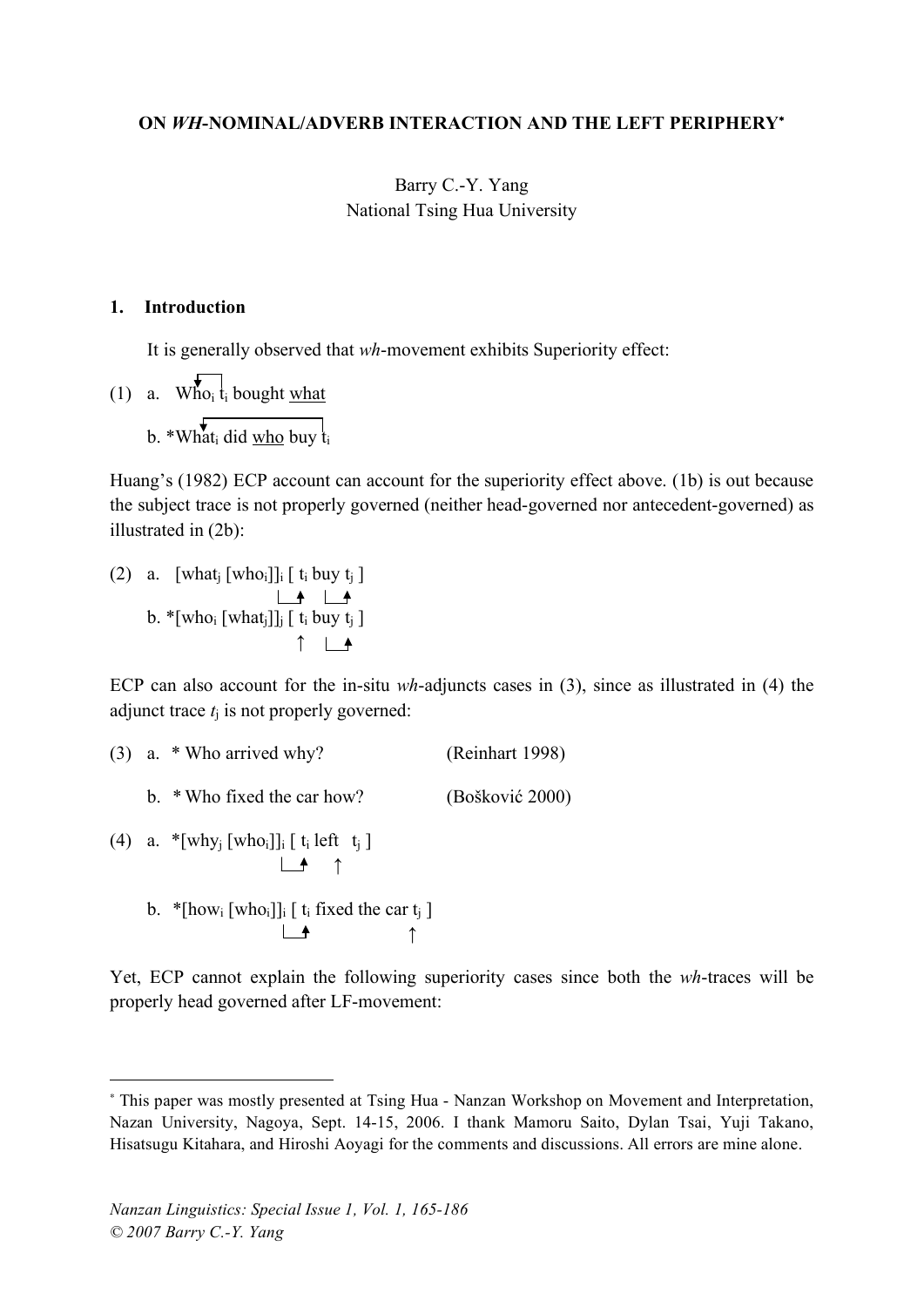(5) a. \*/?Whom did Lucie discuss what with e? (Reinhart 1998)

b. \*/?Who did Lucie persuade who [PRO to visit e]? (Reinhart 1998)

Similarly, the crossing effect in (6) cannot be accounted for by ECP since both *wh*-traces are properly head-governed:



b. \*Who<sub>j</sub> do you know which book<sub>i</sub> to persuade t<sub>j</sub> to read t<sub>i</sub>.

"Attract Closest" can be of help here: (Chomsky 1995, Bošković 1997, Kitahara 1997, Richards 2001)

(7) Attract (Richards 2001) An attractor K attracts a feature F, creating a copy  $\alpha'$  of an element  $\alpha$  containing F, and Merging  $\alpha'$  with K. The relations between  $\alpha'$ , K, and F must all obey Shortest.

The basic idea of Attract Closest is that the attractor will always attract the closest element first. The Attract Closest directly rules out the standard Superiority effect as in (1b) and the puzzling ECP case for Huang in (5) since in these examples what are attracted first by the C-head are not the closest *wh*-words.

Meanwhile, the crossing effect in (6) is nicely accounted for. As one can see from the derivation in (8)  $(=(6a))$ , when the sentence is built up to the embedded C, the highest *wh*-word *who* is attracted first to check the relevant [+Q] feature (8b). Later when the sentence hits the matrix C, the second *wh*-word *which book* is attracted (8d) since the first *wh*-word *who* has checked its uninterpretable feature and thus remains inert to the matrix C-head.

(8) a. Step 1 [Q [ to persuade who to read which book]]]]

- b. Step 2 [who<sub>i</sub> [to persuade  $t_i$  to read which book]]]
- c. Step 3 [Q [you know [who<sub>i</sub> [to persuade t<sub>i</sub>to read which book]]]

d. Step 4

[Which book<sub>i</sub> [you know [who<sub>i</sub> to persuade  $t_i$  to read  $t_i$ ]]]

Also, some cases of *wh*-argument/adjunct interaction can be explained by Attract Closest,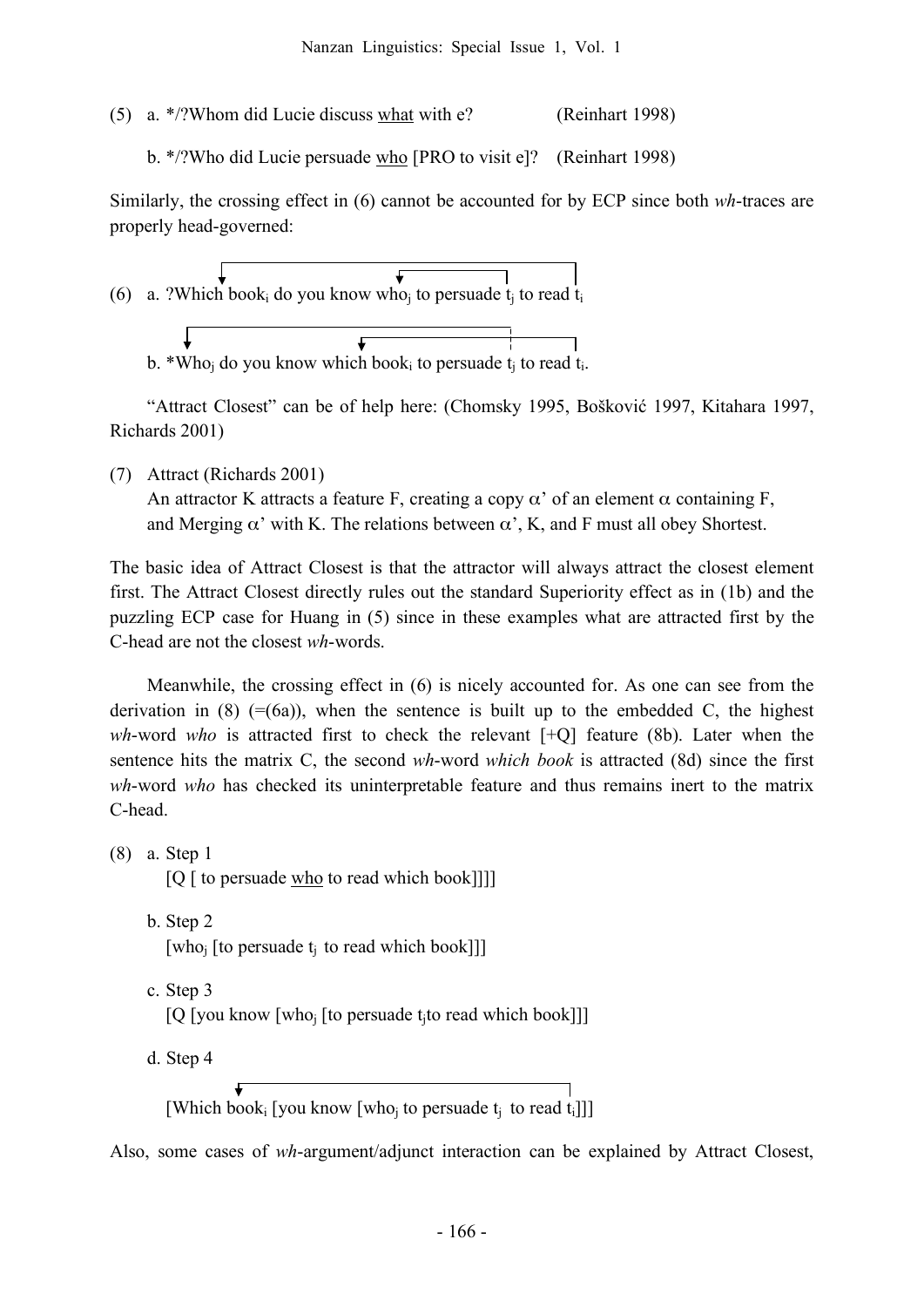assuming the *wh*-adjunct *why* a VP adverbial. (9a) is ruled out simply because the *wh*-object *who* is not the closest element to C.

| (9) a. *Who <sub>i</sub> did [ <sub>IP</sub> you [ <sub>VP</sub> see t <sub>i</sub> ]why]? | (Lasnik & Saito 1984:242) |
|--------------------------------------------------------------------------------------------|---------------------------|
| b. Why <sub>i</sub> did you buy what $t_i$ ?                                               | (Huang 1982, Saito 2003)  |

However, if we turn back to the other in-situ *wh*-adjunct cases in (3) (repeated below), Attract Closest is of no help here.

|  | $(3)$ a. *Who arrived why? | (Huang 1982, Reinhart 1998, Saito 2003) |
|--|----------------------------|-----------------------------------------|
|  | *Who fixed the car how?    | (Bošković 2000)                         |

Both Reinhart (1998) and Saito (2003) suggest that *why* in English should not remain in-situ. For Reinhart, in-situ *wh*-adverbs do not denote first order Choice function variables; for Saito *why* should always check the primary sub-feature of Q. Simply put, *why* should move first in English. This accounts for (3) and (9) above.

But still when *how/why* interacts with the *wh*-subject as exemplified in (10), the *why*-move-first approach (Reinhart 1998, Saito 2003) demands more explanation since both *why* and *how* have moved first:

(10) a. \*Why did who leave?

b. \*How did who fix the car? (Cheng & Demirdash 1990, Pesetsky 2000)

It seems that none of the above mentioned approaches can provide a satisfactory account.

Now, turning to relevant Chinese examples, one will find that they exhibit even more interesting phenomena. Generally speaking, Chinese simplex sentences allow multiple occurrences of *wh*-nominal as in (11).

(11) Shei mai-le shenme? who buy-Prf what 'Who bought what?'

Since Chinese is a language without overt *wh*-movement, it is not easy to observe the superiority effect. To see this, we can only embed the multiple *wh*-clause with the matrix interrogative predicate like *wonder* as exemplified in (12). Yet, no superiority effect is observed because either the *wh*-subject or the *wh*-object can take the matrix scope (Huang 1982:267(198)):<sup>1</sup>

 <sup>1</sup> Richards (2001:245) suggests that Chinese *wh*-words do obey Superiority (contra Huang (1982)). That is, Attract Closest seems to also apply at LF: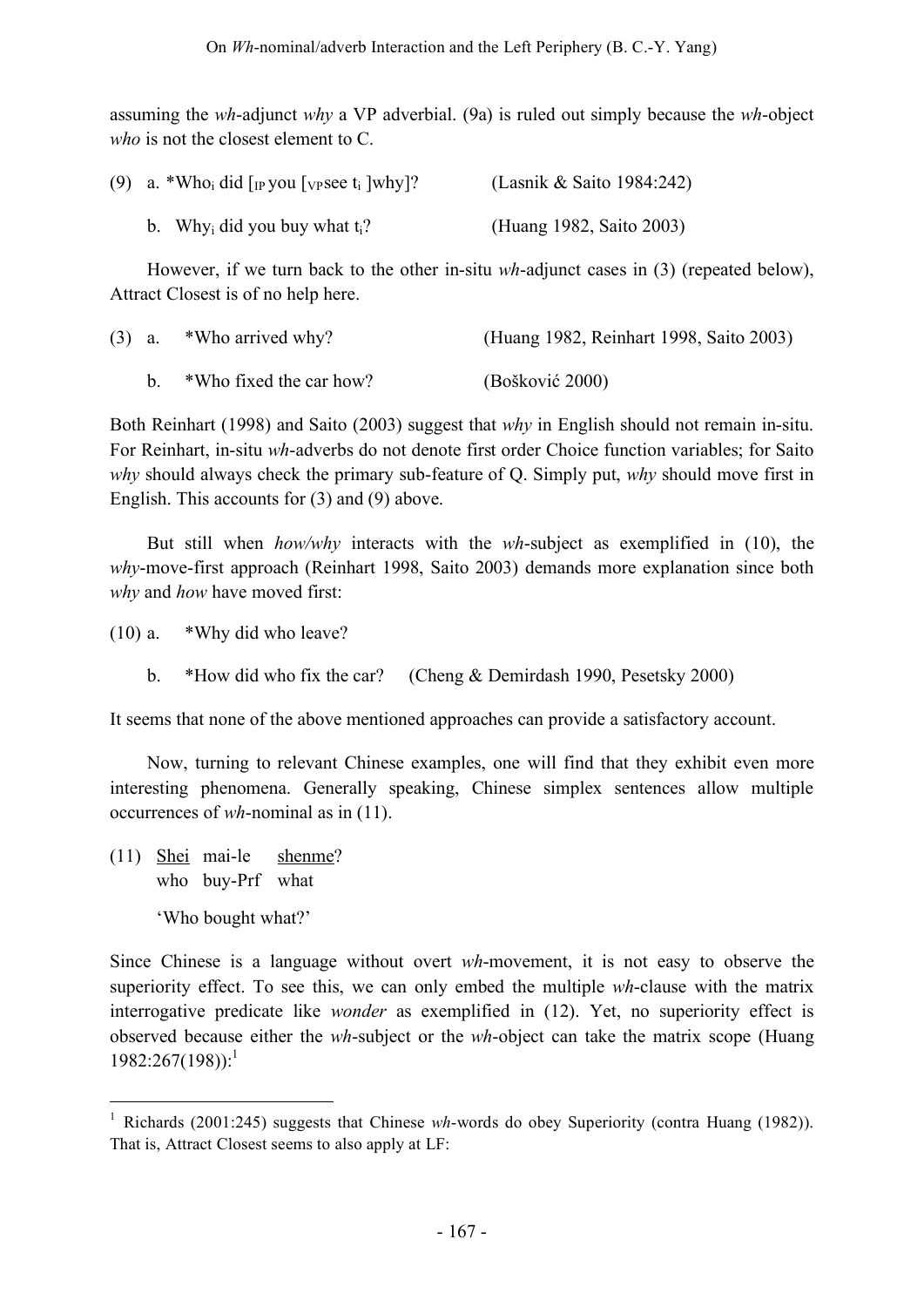(12) Ni xiang-zhidao [shei mai-le shenme]? you want-know who buy-Prf what a. Lit. 'Who do you wonder bought what?' b. Lit. 'What do you wonder who bought ?'

More interestingly, in Mandarin Chinese a *wh*-nominal generally cannot co-occur with a *wh*-adverb:<sup>2</sup>

(13) a. \*Shei weishenme<sup>R</sup> likai? (Chen & Rooryck 2002: (49b), Hunag  $1982:545(57)$ ) who why leave 'Who left why?' b. \*<u>Weishenme<sup>R</sup> shei</u> hui cizhi? (Tsai 2004: (77)) why who will resign 'Why will who resign?'

Please note that in this paper the *wh*-adverbs are limited to the reason-*why weishenme* 'why' and the manner-*how zenme(yang)* 'how'. Both the reason-*why* and the manner-*how* are the genuine *wh*-quantifiers subject to island constraints at LF (Tsai 1994, 1999, see also Reinhart 1998). A superscript is added to indicate the reading of the *wh*-adverbs, i.e., *weishenme* R referring to the reason-*why*, *zenme(yang*)<sup>M</sup>, the manner-*how*.

ECP and Attract Closest cannot explain (13a) while the *why*-move-first approach cannot explain (13b). In section 2, I will illustrate a general paradigm of the *wh*-nominal/adverb interaction in simplex and complex sentences in Mandarin Chinese. Section 3 lists potential accounts for the paradigm illustrated in section 2 and shows that none of them can account for

(i) Jingcha xiang-zhidao [shei sha-le shei]? police want-know who kill-Prf who

1

a. 'Who<sub>i</sub> are the police trying to find out who<sub>i</sub>  $t_i$  killed  $t_i$ ?

b. \*'Who<sub>i</sub> are the police trying to find out who<sub>i</sub>  $t_i$  killed  $t_i$ ?

According to my informants, including myself, both readings in (i) are acceptable. Even though (ia) is more prominent, (ib) is still fine. In other words, there is no apparent superiority effect in such an example. Our judgment is therefore akin to Huang's (1982:267(198)) judgment.

<sup>2</sup> We use the term *wh*-nominal and *wh*-adverb in this study instead of the traditional term *wh*-argument and *wh*-adjunct because according to Tsai (1994, 1999) *wh*-nominals refer to both *wh*-arguments and nominals-encoded *wh*-adjucts, e.g. purpose-*why* and method/instrument-*how*, both of which are subject to unselective binding, whereas *wh*-adverbs, e.g. reason-*why* and manner-*how* are genuine *wh*-operators/quantifiers which have to undergo LF-movement to take their scopes. In this study, all the *wh*-adverbs interacting with *wh*-nominals are limited to the LF-moving operators/quantifiers.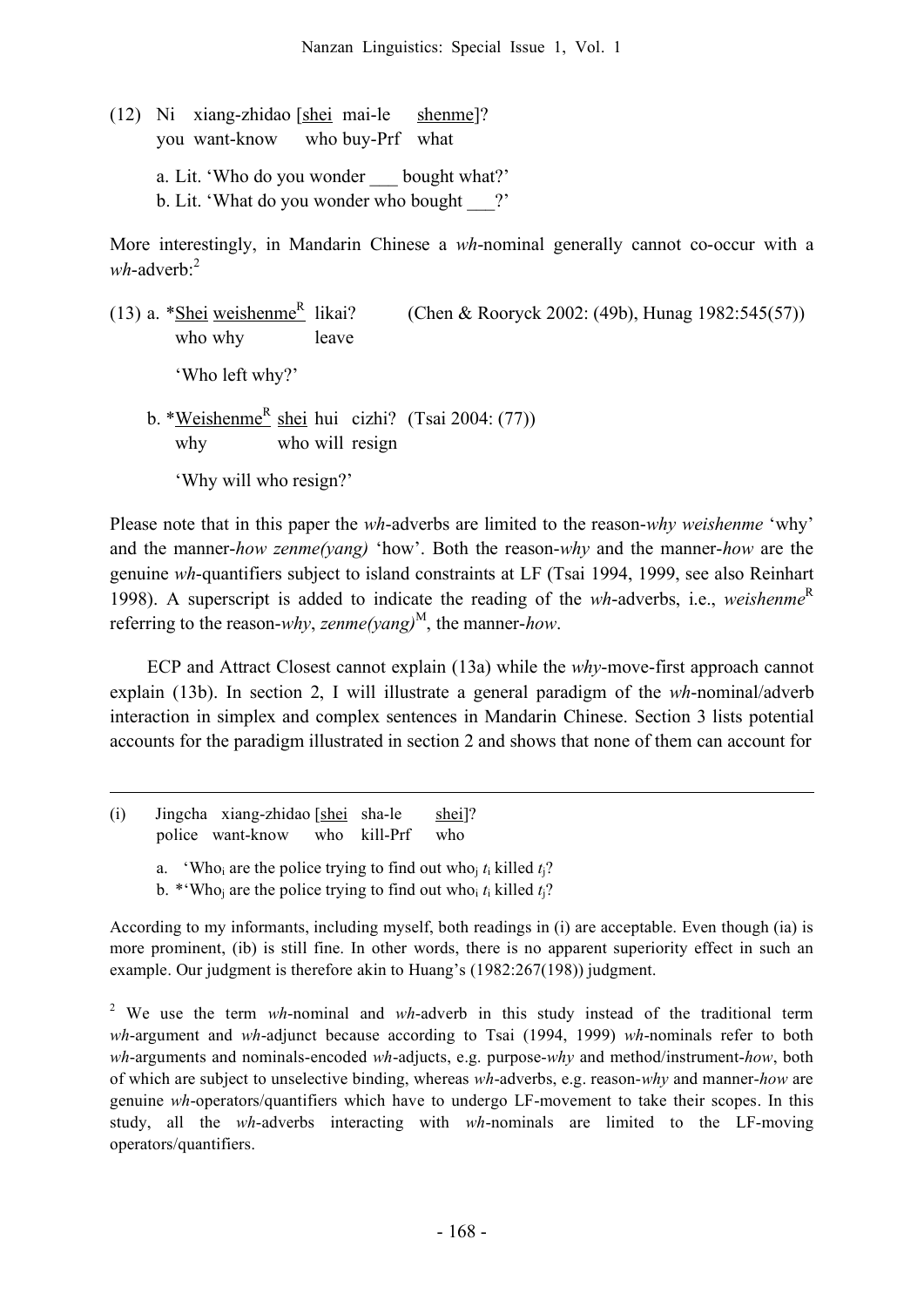this paradigm. Section 4 provides a plausible analysis involving intervention effect. Section 5 concludes this study with possible theoretical implications and consequences.

## **2. More observations**

In what fllows, I will show that in simplex sentences, a *wh-*nominal cannot co-occur with a *wh*-adverb/A-not-A-operator in Mandarin Chinese, regardless of the ordering. On the other hand, When embedded with an interrogative matrix predicate like 'wonder', the *wh*-nominal can co-occur with the *wh*-adverb/A-not-A-operator. Meanwhile, only the *wh*-nominal can take the matrix scope at LF.

# **2.1 The simplex sentence**

 $\overline{a}$ 

Let's look at the simplex sentences first. The examples in (14-17) suggest that a *wh*-adverb cannot co-occur with a *wh*-nominal.

| $(wh$ -subject vs. $why)$                                                   |                              |
|-----------------------------------------------------------------------------|------------------------------|
| $(14)$ a. *Shei weishenme <sup>R</sup> likai?<br>who why<br>leave           | (Chen & Rooryck 2002: (49b)) |
| 'Who left why?'                                                             |                              |
| b. *Shei weishenme <sup>R</sup> bu lai?<br>who why<br>not come              | (Huang 1982:545)             |
| 'Who does not come why?'                                                    |                              |
| c.?? $\text{Shei}$ weishenme <sup>R</sup> hui cizhi?<br>who why will resign | (Tsai 2004: (77a))           |
| 'Who will resign why?'                                                      |                              |
| d. * <u>Weishenme<sup>R</sup> shei</u> hui cizhi?<br>who will resign<br>why | (Tsai 2004: (77b))           |
| 'Who will resign why?'                                                      |                              |
| $(wh\text{-object vs. } why)$                                               |                              |
| $(15)$ a.??Weishenme <sup>R</sup> ni mai-le shenme?<br>why you bought what  | (Ochi 2003, due to J. Huang) |
| 'Why did you buy what?' <sup>3</sup>                                        |                              |

<sup>3</sup> Ochi (2003) provides an example, due to J. Huang, where *why* can co-occur with *what* in Chinese: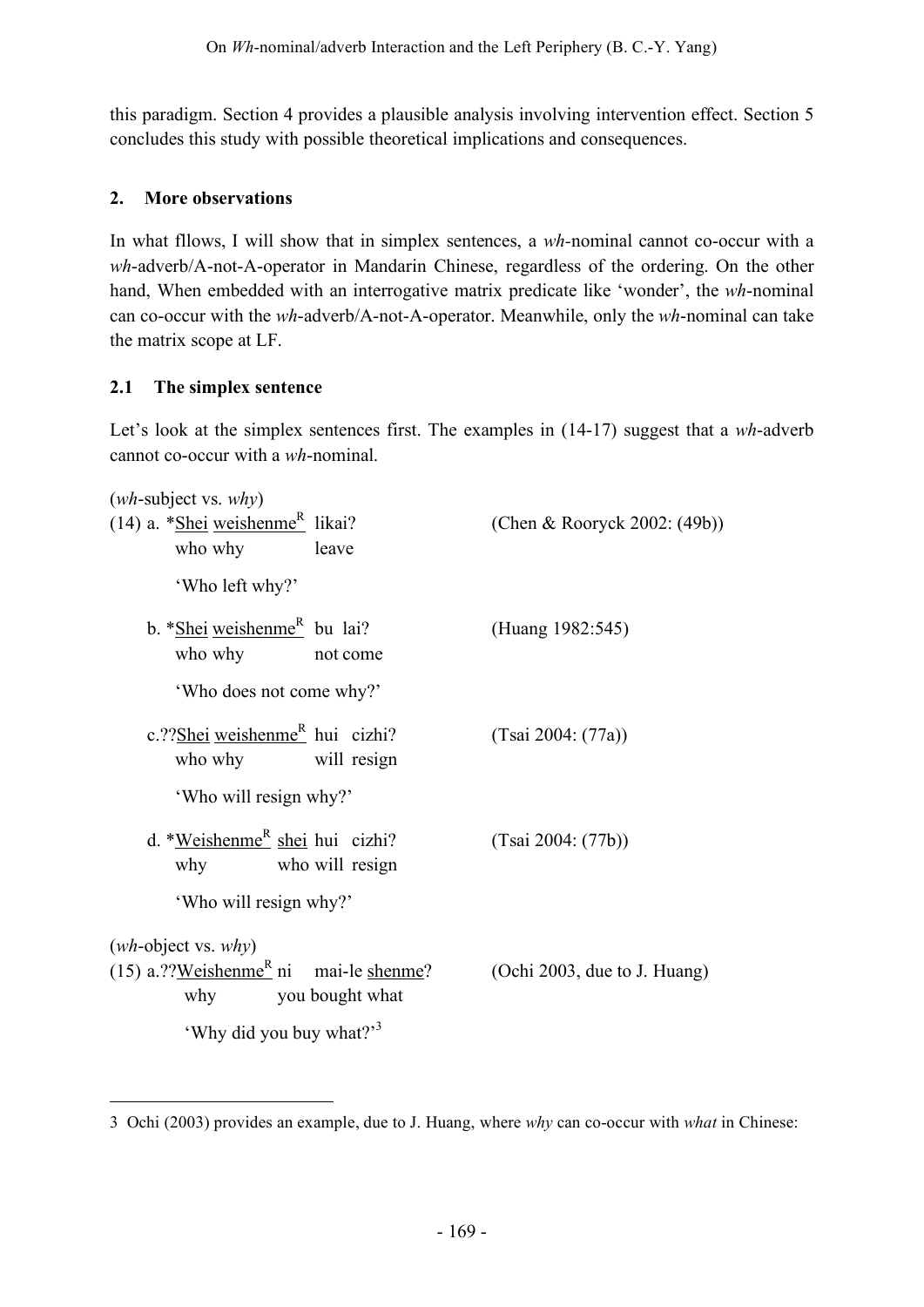b. \*Ni weishenme<sup>R</sup> hui kangjian shei? you why will see whom 'Why will you see whom?'

c. \*Ni weishenme<sup>R</sup> hui pa shei? you why will afraid whom

'Why are you afraid of whom?'

(*wh*-subject vs. *how*)

(16) a. \*Shei zenme(yang)<sup>M</sup> duen nurou? who how stew beef

'Who stewed beef how?'

b. \*Shei zenme(yang)<sup>M</sup> pa Zhangsan? who how fear Zhangsan

'Who fears Zhangsan how?'

(i) Ni weishenme mai-le shenme? you why bought what

'Why did you buy what?'

For me, this sentence can only denote, if any, the purpose-*why* reading which according to Tsai (1999b) is due to the purpose-*why* being merged in VP-adjoined position. The sentence thus only has the reading akin to 'For what purpose did you buy what?'

The following tests from Stepanov and Tsai (2006) can prove my claim. They suggest that the sentient verb and the locative-existential predicate require the non-agentive subjects which in turn are only compatible with the reason-*why*. Now, the *weishenme* 'why'in the following example is restricted to the reason-*why* reading and the sentence is not acceptable.

(*transitive sentient verb*)

<u>.</u>

(ii) \*Ni weishenme pa shenme? you why fear what

'Why did you fear what?'

(*locative-existential predicates*)

(iii) \*Chuang-shang weishenme tang-le shenme-ren? bed-o why lie-Prf what-person

Lit. 'On the bed why lies who?'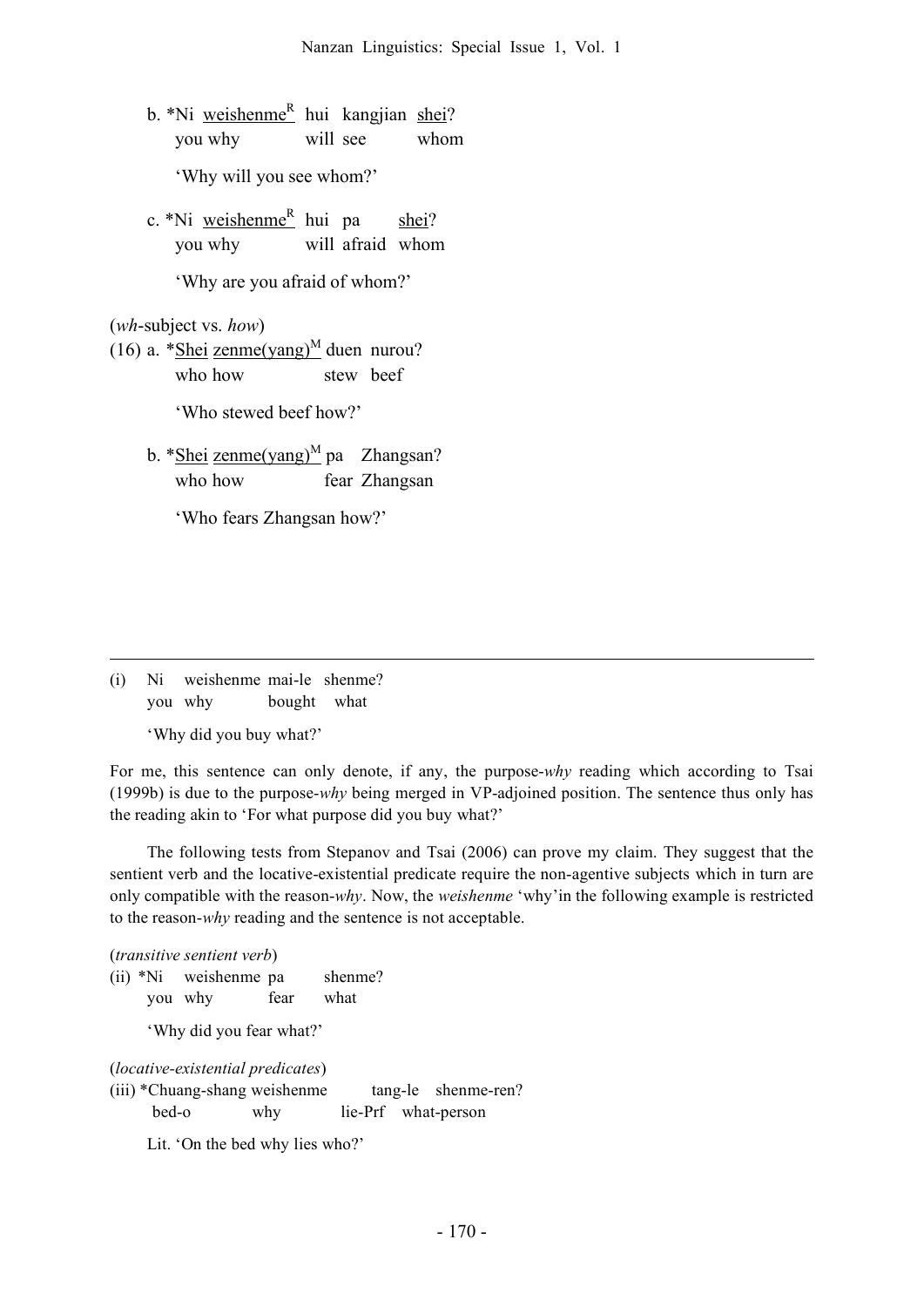(*wh*-object vs. *how*)

(17) a. \* Zhangsan zenme $(\text{yang})^M$  xiu shenme?

Zhangsan how fix what

'How did Zhangsan fix what?'

b. \*Zhangsan <u>zenme(yang)<sup>M</sup></u> pa <u>shei</u>? Zhangsan how fear who

'How does Zhangsan fear who?'

Meanwhile, since Huag (1982) the A-not-A question in Chinese has been patterned with *wh*-questions where the A-not-A operator undergoes LF-movement and is subject to island constraints. Interestingly, the A-not-A operator simply cannot co-occur with a *wh*-nominal:

(*wh*-subject vs. A-not-A) (18) a. \*Shei xi-bu-xihuan Lisi? (Huang 1982:545) who like-not-like Lisi Lit. 'Who likes Lisi or not?' b. \*Hui-bu-hui shei xihuan Lisi? will-not-will who like Lisi Lit. 'Will it be the case or not that who likes Lisi?' (*wh*-object vs. A-not-A)

(19) \*Ni xi-bu-xihuan shei? you like-not-like whom

Lit. 'You like whom or not?'

A general pattern is illustrated below where either ordering of the *wh*-nominal and the *wh*-adverb/A-not-A-operator is ruled out:

(20) a. \*['*who/what*' … '*why/how/A-not-A*' …]

b. \*['*why/how/A-not-A*' … '*who/what*' …]

## **2.2. The complex sentence**

Let's look at the complex sentences now. As first observed by Huang (1982), when embedded as interrogative clauses, the above mentioned sentences in Chinese turn out to be good. The *wh*-nominals can co-occur with the *wh*-adverbs reason-*why* or manner-*how* or the A-not-A operator. Meanwhile, only the *wh*-nominals in question can take the matrix scope.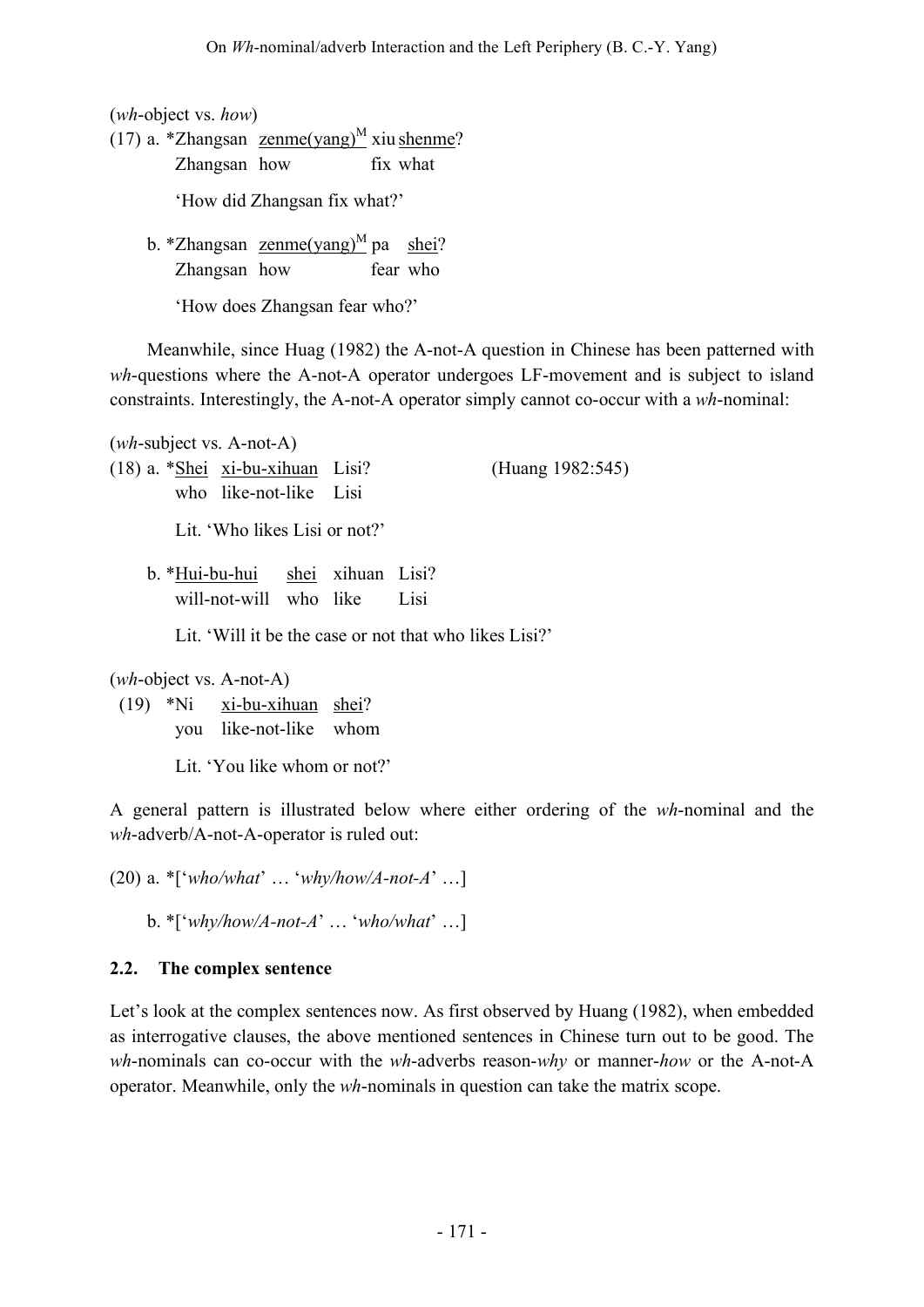(*wh*-subject vs. '*why*'*/*'*how*'*/A-not-A*)

| $(21)$ a. Ni xiang-zhidao [shei weishenme <sup>R</sup> mai-le shu]<br>you want-know<br>who why<br>buy-Prf book                                        | (Huang $1982:525$ ) <sup>4</sup> |
|-------------------------------------------------------------------------------------------------------------------------------------------------------|----------------------------------|
| ?Lit. 'Who do you wonder __ why bought books?'<br>#Lit. 'Why do you wonder who bought books?'                                                         |                                  |
| b. Ni xiang-zhidao [shei zenme(yang) <sup>M</sup> mai-le shu]<br>you want-know<br>who how<br>buy-Prf book                                             | (Huang 1982:526)                 |
| ?Lit. 'Who do you wonder how bought books?'<br>#Lit. 'How do you wonder who __ bought books?'                                                         |                                  |
| c. Ni xiang-zhidao [shei xi-bu-xihuan ni]<br>you want-know who like-not-like<br>you                                                                   | (Huang 1982:530)                 |
| ?Lit. 'Who do you wonder __ likes you or not?'<br>#Lit. 'Is it the case or not that you wonder who likes you?'                                        |                                  |
| (wh-object vs. 'why'/'how'/A-not-A)<br>$(22)$ a. Ni xiangzhidao [Lisi weishenme <sup>R</sup> mai-le<br>shenme]<br>you wonder Lisi why<br>buy-Asp what | (Huang 1982:526)                 |
| ? 2. Elit. 'What do you wonder why Lisi bought?'<br>#Lit. 'Why do you wonder Lisi __ bought what?'                                                    |                                  |
| b. Ni xiangzhidao [Lisi zenme(yang) <sup>M</sup> mai-le shenme]<br>Lisi how<br>you wonder<br>buy-Asp what                                             | (Huang 1982:526)                 |
| ?Lit. 'What do you wonder how Lisi bought ?'<br>#Lit. 'How do you wonder Lisi __ bought what?'                                                        |                                  |
| c. Ni xiangzhidao [Lisi xi-bu-xihuan shei]<br>Lisi like-not-like<br>you wonder<br>who                                                                 |                                  |
| ?Lit. 'Who do you wonder whether Lisi likes or not?'<br>#Lit. 'Is it the case or not that you wonder Lisi likes who?                                  |                                  |

A general pattern is illustrated below where only the *wh*-nominal can take the matrix scope at LF.

 <sup>4</sup> Still the matrix reading of *who* is not so natural. My informants would have to parse the sentence for a while to get it. Yet, it has a sharp contrast with the unacceptable matrix *why* reading. I therefore put a "?" to the matrix *who* reading and a "\*" to the matrix *why* reading.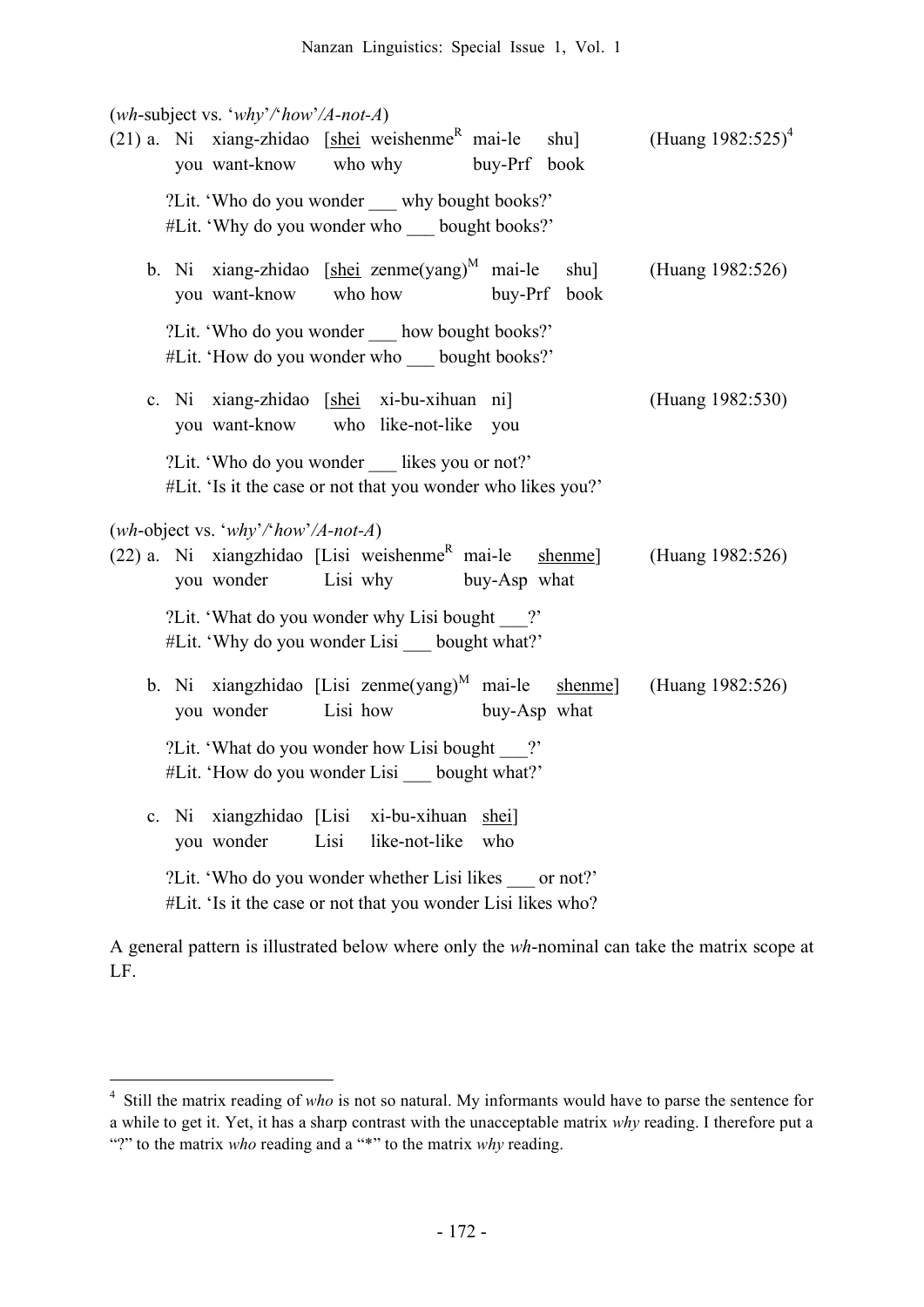(*wh*-subject vs. '*why*'*/*'*how*'*/A-not-A*)

(23) S-S: [… 'wonder' ['*who/what*' … '*why/how/A-not-A*' …]]

a. LF: ?['*who*i*/what*i'] [… 'wonder' [ ti … '*why/how/A-not-A*' …]]

b. LF: \*['*why*j*/how*j*/A-not-A*j'] [… 'wonder' [ '*who/what*' …tj…]]

(*wh*-object vs. '*why*'*/*'*how*'*/A-not-A*)

(24) S-S: [… 'wonder' ['*why/how/A-not-A*' … '*who/what*' …]]

a. LF: ?['*who*i*/what*i'] [… wonder ['*why/how/A-not-A*' … ti …]]

b. LF:  $*$ ['*why<sub>i</sub>*/how<sub>i</sub>/A-not-A<sub>i</sub>'] [... wonder  $[t_1, \ldots, t_k]$  *who/what*<sup>2</sup> ...]]

Summary:

- In Simplex sentences, a *wh*-nominal CANNOT co-occur with a *wh*-adverb/A-not-A operator, regardless of the ordering.
- When embedded with the interrogative matrix predicate 'wonder', the *wh*-nominal CAN co-occur with the *wh*-adverb/A-not-A-operator. Meanwhile, only the *wh*-nominal can take the matrix scope at LF.

## **3. Potential accounts**

The following accounts can only partially explain the paradigm illustrated above.

## **3.1. Subjacency account**

Although the complex sentences in (21-22) seem to exhibit the weak island effect, we do not know why the simplex sentences in (14-18) are ruled out since there is no way for any of the *wh*-elements to violate Subjacency.

## **3.2. ECP account**

ECP cannot explain why (15), (17) and (19) involving *wh*-objects are out since obviously the *wh*-object trace, *t*j, is properly head-governed as illustrated in the general structure (25), even if we assume Comp-indexing (Aoun, Hornstein, & Sportiche 1981) at LF and Huang's (1982) LF-movement of in-situ *wh*-words.

(25) 
$$
[`what_j`['why_i/how_i/A-not-A_i']]_i[p t_i ... [vp V t_j] (= the LF of (15), (17) and (19))
$$

Meanwhile, as Bošković (2000:(24)) points out, the ECP account cannot explain the overt *wh*-nominal/adverb interaction in the overt *wh*-fronting languages such as Bulgarian (see also Haider 1986). In (26) the *wh*-adjunct trace is not properly governed after Comp-indexing.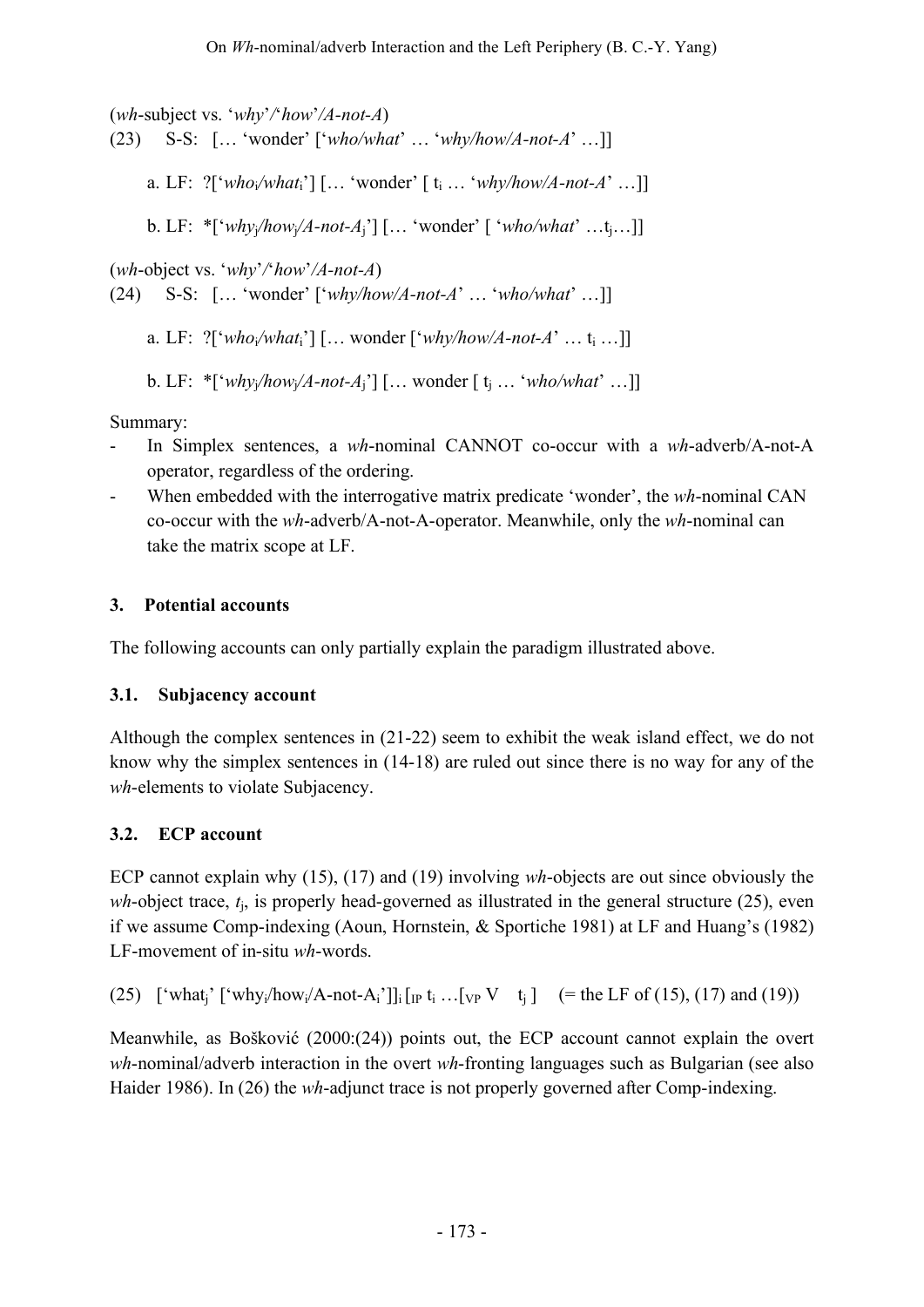(26)  $\lceil \frac{C_P}{K_Q} \rceil$  kak $\lceil \frac{C_P}{C_P} \rceil$  kupil kniga who how is bought book

'Who bought the book how?'

## **3.3. Superiority account**

The superiority account cannot explain why the *wh*-nominal/adverb interactions in simplex sentences as in (14-19) are ruled out since they do not violate the Superiority condition (even if we adopt mechanisms like Attract Closest and Fewest Steps (Chomsky 1995, Bošković 1997, Kitahara 1997, Richards 2001)). On the other hand, even though we may treat the complex sentences in (22) as the crossing phenomenon like the English case in (6), we do not know why the same phenomenon disappears in (21) where the higher *wh*-subject presumably can be fixed in the embedded CP while the lower *wh*-adverb/A-not-A-operator takes the matrix scope.

## **3.4. Merging '***why***' at CP (Epstein 1998, Ko 2003, 2006, Stepanov & Tsai 2006)**

For Stepanov & Tsai (2006), they can explain Chinese examples in (14d) and (15) (general structure illustrated below) by assuming the Unselective Binding analysis (Tsai 1994) since the slot for merging a Q-operator at CP has already been taken by *wheishenme* 'why' rendering the Unselective Binding unavailable.

(27) \*[CP '*why*' [IP …'*who/what*'…] ↑ (no binder for the *wh*-nominal)

Yet, they are vague in the examples like (14a-c) and (21a) (general structure illustrated below as (28)) where they suggest that it is "the *wh-*subject that renders an intervention effect for a potential LF movement/Agree of the reason *why*". This seems to suggest that the *wh*-adverb *why* is adjoined to IP and undergoes subsequent LF-movement to CP, instead of being merged at CP.

 $(28)$  \*  $\lceil_{CP}$  '*who*' '*why*'  $\lceil_{IP}$  ...

For Ko (2003, 2006), she judges the paradigm in (14d) and (15) to be grammatical, which, as already shown in footnote 3, can be acceptable only with the purpose-*why* reading. What we are discussing here is the reason-*why* reading with which the paradigm in (14d) and (15) can not be grammatical.

For the paradigm in (14a-c) (general structure illustrated in (28) above), she suggests that *wh*-topicalization is never possible in Chinese, contrary to fact (see Jianxin Wu 1999 for a detailed illustration on Chinese *wh*-topicalization (or focus movement)). Even so, she still cannot explain why (21a) (repeated below) is acceptable.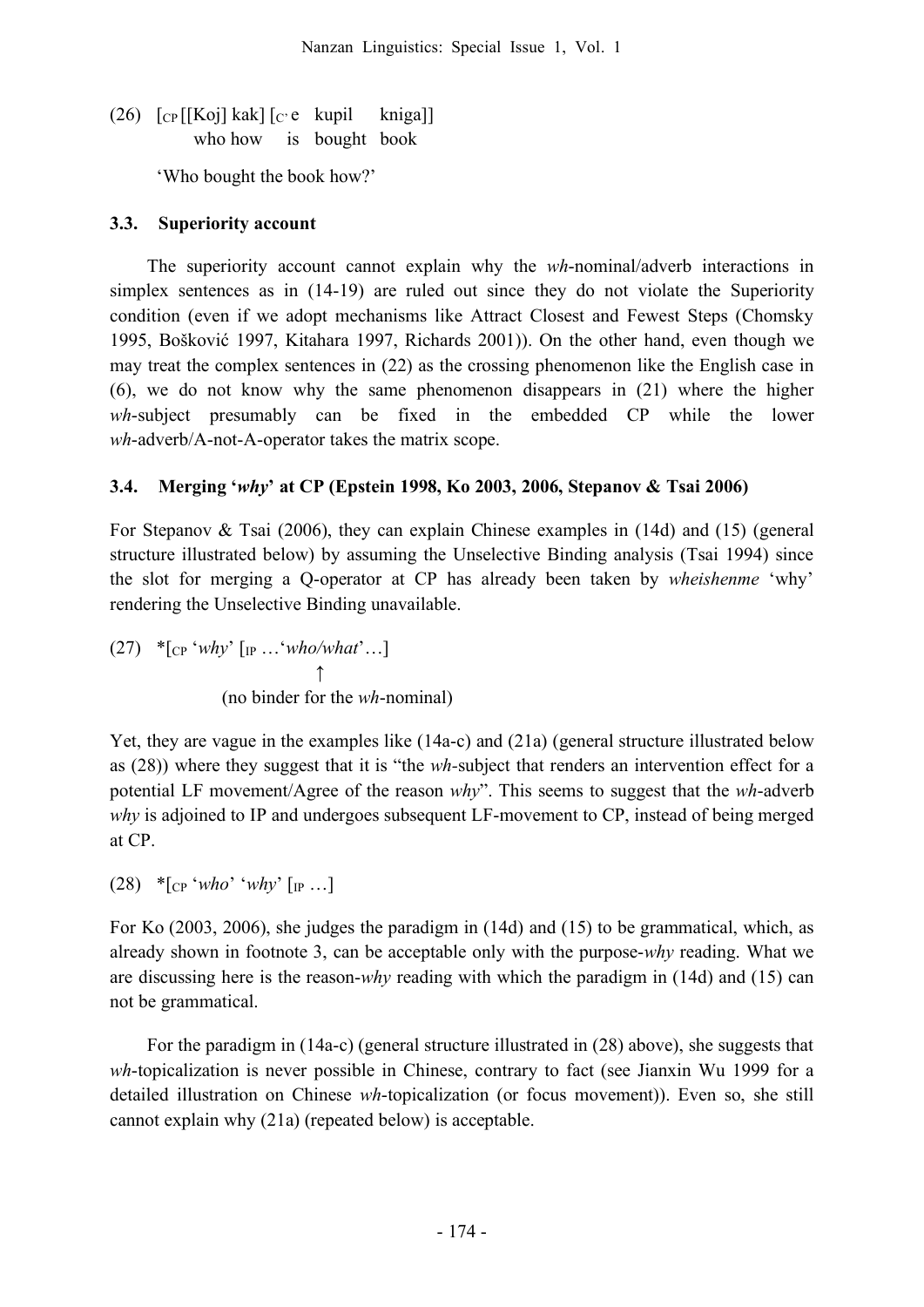(21) a. Ni xiang-zhidao [shei weishenme<sup>R</sup> mai-le shu] (Huang 1982:525) you want-know who why buy-Prf book ?Lit. 'Who do you wonder why bought books?' #Lit. 'Why do you wonder who \_\_\_ bought books?'

Furthermore, the "merging-*why*-at-CP" approach cannot be extended to constructions involving the other *wh*-adverb manner-*how* and the A-not-A operator, which exhibit the same pattern as the *wh*-adverb reason-*why* with respect to the *wh*-nominal/adverb interaction in Mandarin Chinese.

### **4. An intervention effect account**

In this section I would like to propose that the paradigm illustrated in section 2 can be explained by the intervention effect (de Swart 1992, Beck 1996, Beck and Kim 1997, Pesetsky 2000, Ko 2003). More specifically, the ungrammatical sentences/readings in the paradigm in section 2 are attributed to the intervention effects on the LF-moving *wh*-adverbs/ A-not-A-operator. On the other hand, the grammatical sentences/readings in the same paradigm are simply due to the fact that Chinese *wh*-nominals generally do not exhibit intervention effect. Before we move on to the analysis, a brief introduction to intervention effect is necessary. 5

By "strong" I mean that even in Mandarin Chinese the *wh*-nominals are also ruled out by the focus effect as exhibited in (ii) where *shi* (focus marker similar to English cleft construction), *zhiyou* 'only', *lian* 'even' are focus markers.

- (ii) a. \*Shi Zhangsan chi-le shenme? SHI Zhangsan eat-ASP what 'What was x such that it was Zhangsan that ate x?'
	- b. ?\*Zhiyou Zhangsan chi-le shenme? only Zhangsan eat-ASP what

'What did only Zhangsan eat?'

c. ?\*Lian Zhangsan dou chi-le shenme? even Zhangsan all eat-ASP what 'What did even John ate?'

In this paper, what is served as the diagnostics on covert movement is the "weak" notion of intervention effect to which only the *wh*-adverbs are sensitive as already exhibited in the contrast

<sup>&</sup>lt;sup>5</sup> What is under discussion in this paper is different from the "strong" notion of intervention effect developed by Kim (2002, 2005) and Beck (2005). They limit their discussions to a core set of intervention effect, i.e., focus effect, since it enjoys a stable blocking phenomenon across languages.

<sup>(</sup>i)  $*$ [<sub>CP</sub> Q<sub>i</sub> [FocP […*wh<sub>i</sub>* …]]] (Kim 2002, 2005)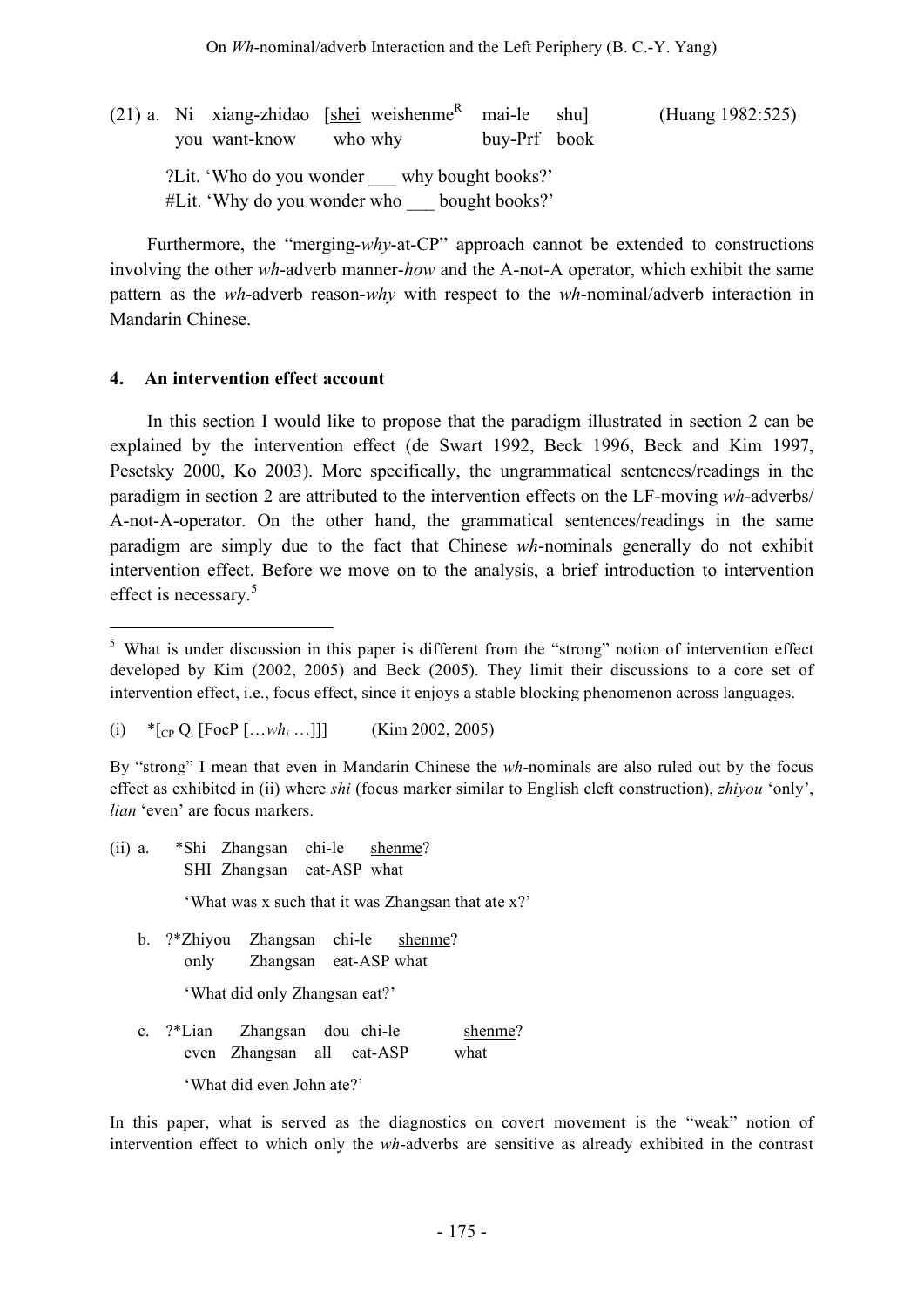### **4.1. Intervention effect in Mandarin Chinese**

Generally speaking, the intervention effect may serve as a diagnostics on covert *wh*-movement. As illustrated in (29), a scope-bearing element X blocks the LF-movement of a *wh*-word:

(29) Intervention effect

\**wh*i… X … *wh*<sup>i</sup> …, where X is a scope-bearing element, and the *wh*-dependency is created by LF movement of a *wh*-word (adapted from Ko 2003)

The German example below shows that LF-movement of the in-situ *wh*-word *wen* 'whom' or *wo* 'where' is blocked by an intervening scope-bearing element *niemand* 'nobody'. Hence the sentences are ruled out.

(German, Beck 1996:3)

(30) a. ??Was glaubt *niemand* wen Karl gesehen hat? what believes nobody whom Karl seen has

'Who does nobody believe that Karl saw?'

b. ??Wen hat *niemand* wo gesehen? whom has nobody where seen

'Where did nobody see whom?'

In Mandarin Chinese, *wh*-nominals are not sensitive to intervention effect whereas *wh*-adverbs/A-not-A-operator are sensitive to it (Cheng & Rooryck 2002, Tsai 2004, Soh 2005, ):

(*wh*-nominal)

<u>.</u>

(31) a. *Suoyou de xuesheng dou* jian-guo shei? all DE student all meet-EXP who

'Who has all the students meet?'

b. Ta *mei* jian-guo shei? he NEG meet-EXP who

'Who has he not meet?'

between (31) and (32). (See Yang 2006 for the discussion on the strong/weak contrast in intervention effect.)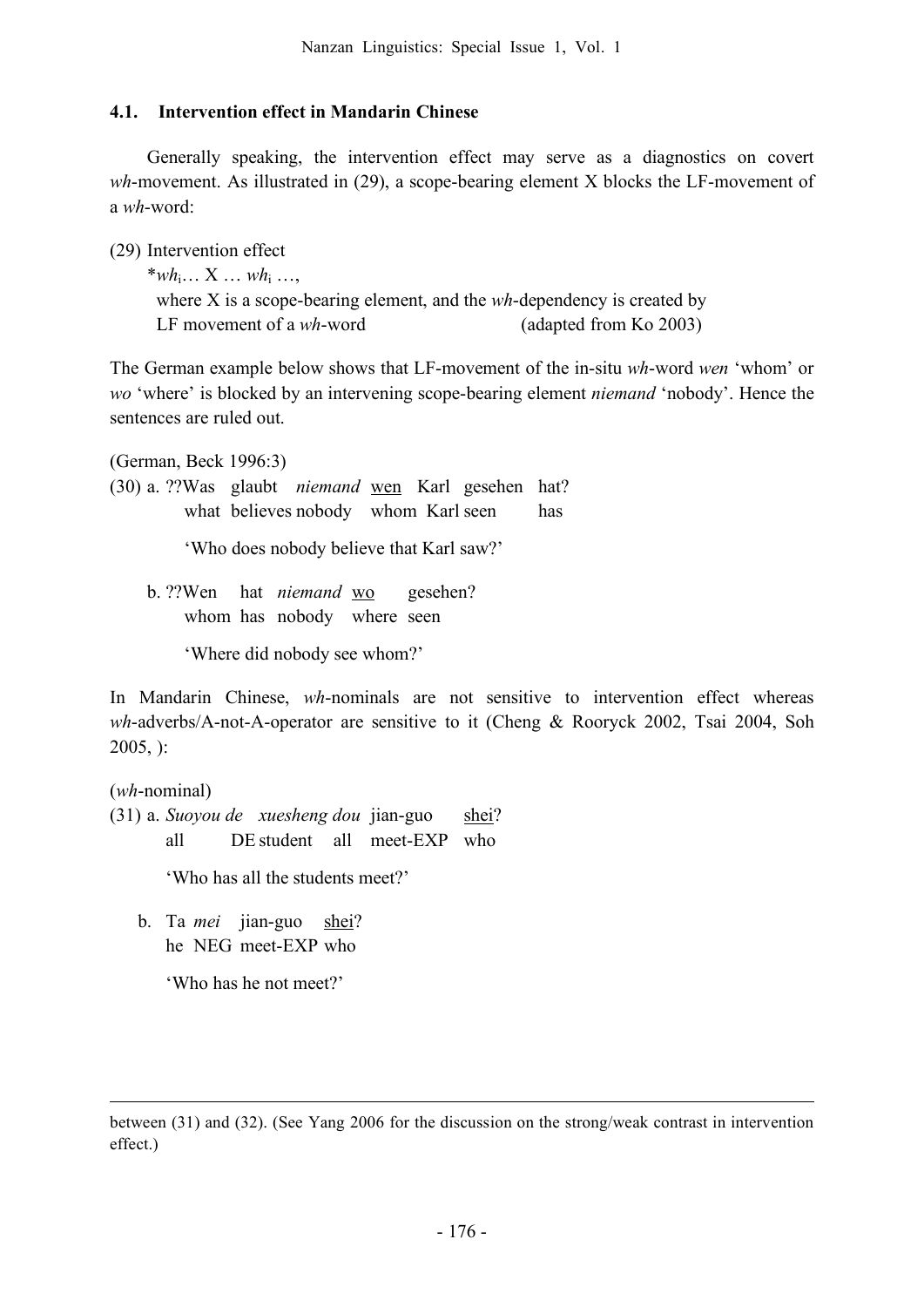(*wh*-adverb)

| $\frac{1}{2}$                                                                                                                       |  |
|-------------------------------------------------------------------------------------------------------------------------------------|--|
| (32) a. Ta weishenme <sup>R</sup> /zenme(yang) <sup>M</sup> da Lisi?                                                                |  |
| he why/how<br>beat Lisi                                                                                                             |  |
| 'Why/how did he beat Lisi?'                                                                                                         |  |
| b. <i>*Bingfei</i> ta <u>weishenme<sup>R</sup>/zenme(yang)<sup>M</sup> da Lisi</u> ?<br>he why/how<br>beat Lisi<br>not              |  |
| Lit. 'Why/how was it not the case that ____ he beat Lisi?'                                                                          |  |
| c*Suoyou de xuesheng dou weishenme <sup>R</sup> /zenme(yang) <sup>M</sup> da<br>Lisi?<br>beat Lisi<br>DE student all why/how<br>all |  |
| 'Why/how did all the students beat Lisi?'                                                                                           |  |
| $(A$ -not-A operator)                                                                                                               |  |
| (33)a. Ta hui-bu-hui jian Lisi?                                                                                                     |  |
| he will-not-will meet Lisi                                                                                                          |  |
| 'Will he or not meet Lisi?'                                                                                                         |  |
| b. * Bingfei ta hui-bu-hui jian Lisi?                                                                                               |  |
| he will-not-will meet Lisi<br>not                                                                                                   |  |
| Lit. It is not the case that he will meet Lisi or not?'                                                                             |  |
| c*Suoyou de xuesheng dou hui-bu-hui jian Lisi?                                                                                      |  |
| DE student all will-not-will meet Lisi<br>all                                                                                       |  |

'Will all the students meet Lisi or not?'

Meanwhile, it is suggested in the literature that that Chinese *wh*-nominals should involve no movement at all whereas *wh*-adverbs do undergo covert movement (or feature movement) (Tsai 1994, 1999, Reinhart 1998, Cheng & Rooryck 2002). It is therefore safe to investigate into the intervention effect of these LF-moving *wh*-adverbs/A-not-A-operator which, as will be clear later, in turn leads to the ungrammatical sentences/readings discussed in the paradigm in section 2.

### **4.2. Attract Closest revisited**

I will maintain Attract Closest in my analysis. Though at first sight it seems not to be able to account for the language paradigm in section 2, I propose that by assuming Tsai's (1994) unselective binging (or Reinhart's (1998) Choice Functional approach) and Rizzi's left periphery system of CP, the Attract Closest may remain intact while the paradigm under discussion is well accounted for.

Let's recapitulate the problems of Attract Closest first. As one can tell from example (12)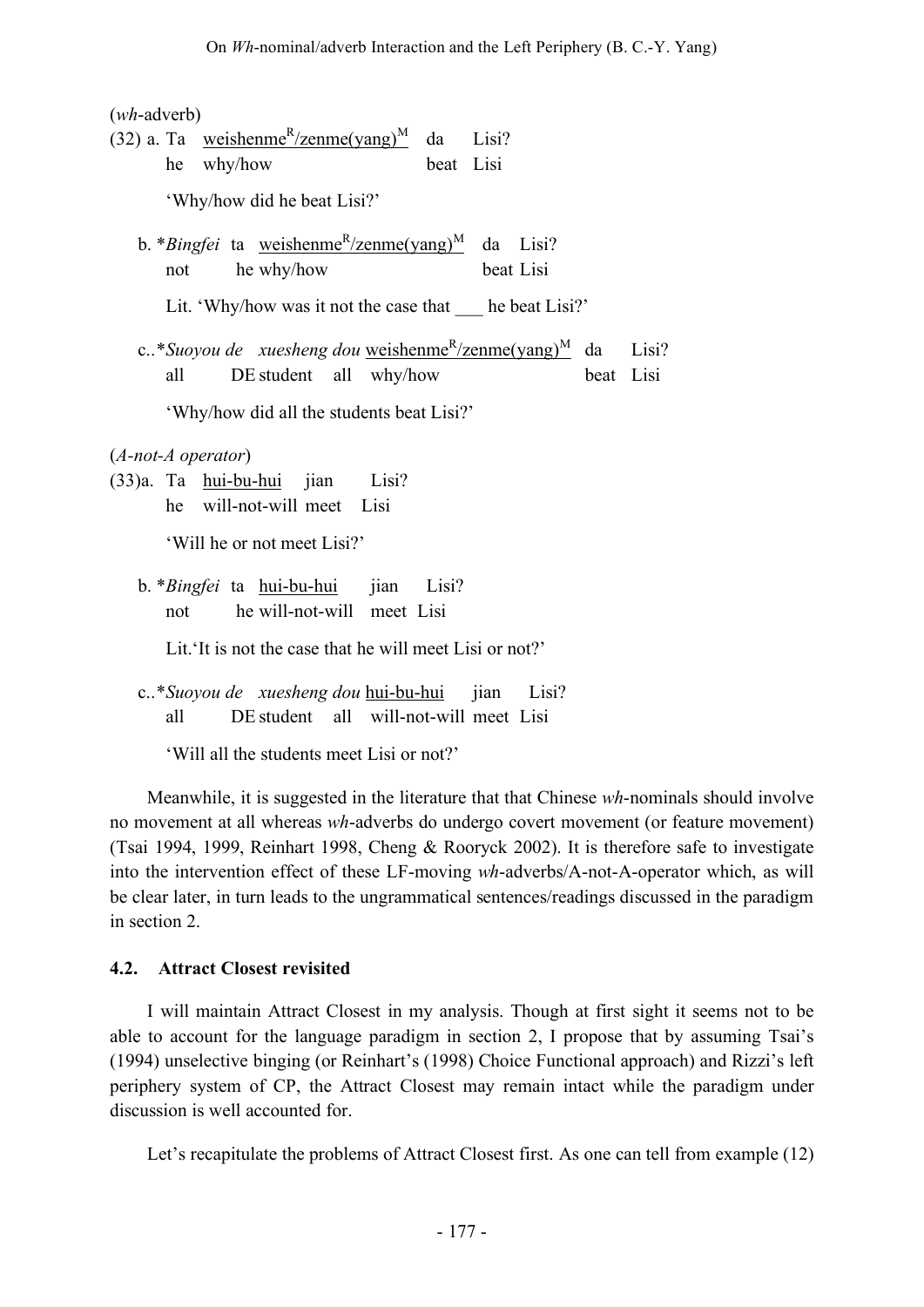(repeated below) which involves two *wh*-nominals, Attract Closet would predict it to exhibit crossing phenomenon as in (6), contrary to fact (see also footnote 1).

(12) Ni xiang-zhidao [shei mai-le shenme]? you want-know who buy-Prf what a. Lit. 'Who do you wonder bought what?'

b. Lit. 'What do you wonder who bought ?'

On the other hand, as already mentioned in section 3.3, Attract Closet cannot explain why all the simplex sentences in (14-19) involving *wh*-nominal/adverb interaction are ruled out. Also, with respect to crossing effect in the complex sentences in (21) and (22), there is no knowing why only the *wh*-nominal takes the matrix scope since at least in (21) the higher *wh*-subject presumably can be fixed in the embedded CP while the lower *wh*-adverb/A-not-A-operator takes the matrix scope in the same vein as (6).

For the constructions involving two *wh*-nominals like (12), the unselective binding approach (Tsai 1994, see also Reinhart 1998) comes in handy. The unselective binding is generally assumed to be insensitive to locality effect. Therefore, either *wh*-nominal can be bound by either Q-operator as illustrated in (34). Hence, no crossing effect is observed.

- (34) Ni xiang-zhidao [shei mai-le shenme]? you want-know who buy-Prf what
	- a.  $Q_x$  [you wonder  $Q_y$ [who(x) bought what(y)]]
	- b.  $Q_y$  [you wonder  $Q_x[who(x)$  bought what(y)]]

For the constructions involving *wh*-nominal/adverb interaction, I will adopt Rizzi's (1999) "Split-CP" system where  $C_{FOC}$  is the merging site for a Q-operator binding the *wh*-nominals and C<sub>INT</sub> is the landing site for the LF-moving *wh*-adverbs/A-not-A-operator. Simply put, what is traditionally assumed to be one C-head as the attractor for both *wh*-nominals and *wh*-adverbs is now split into two independent C-heads,  $C_{FOC}$  and  $C_{INT}$ , attracting their corresponding *wh*-elements.

 $(35)$   $[C_{INT}$  …  $C_{FOC}$   $[IP...]$ where  $C_{INT}$  = the landing site for *wh*-adverbs/A-not-A-operator;  $C_{FOC}$  = the merging site for a *Q*-operator binding the *wh*-nominals 'who/what'

The basic idea to account for the *wh*-nominal/adverb interaction is this. Since Chinese *wh*-nominals do not exhibit intervention effect while *wh*-adverbs/A-not-A-operator do exhibit so, what leads to the ungrammatical sentences/readings in the *wh*-nominal/adverb interaction is then the intervention effect of the LF-moving *wh*-adverbs/A-not-A-operator. Namely, these LF-moving elements are the intervenees. Meanwhile, the Q-operator responsible for licensing *wh*-nominals in Chinese serves as the intervener.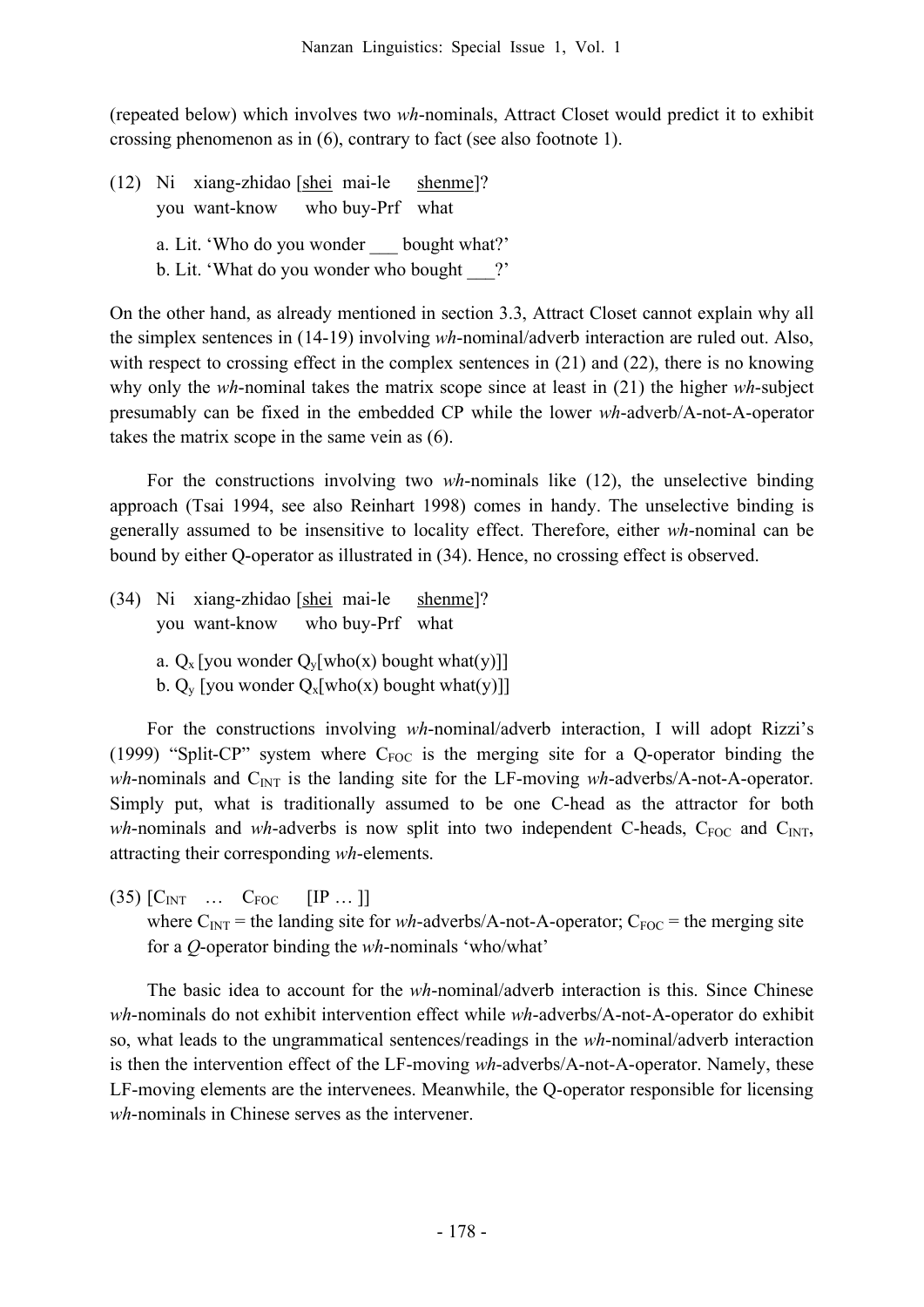

In this sense, Attract Closest remains intact. On the one hand  $C_{FOC}$  is responsible for the  $wh$ -nominals only. The Q-operator merged at  $C_{FOC}$  unselectively binds its corresponding *wh*-nominals regardless of a higher *wh*-adverb or A-not-A operator because the *wh*-nominals and the *wh*/adverbs/A-not-A-operator are of different type (Tsai 1994, Reinhart 1998). On the other hand the CINT attracts its corresponding *wh*-adverbs/A-not-A-operator, only that the subsequent LF-movement of the *wh*-adverb/A-not-A-operator may be blocked by an intervening Q-operator merged at  $C_{FOC}$ .

In what follows, I will illustrate in detail the derivations for the *wh*-nominal/adverb interactions in the left periphery of CP.

### **4.3. Simplex sentence**

Recall that in Chinese simplex sentences a *wh*-nominal generally cannot co-occur with a *wh*-adverb, regardless of the ordering of these two types of *wh*-elements. In this section I show that such a phenomenon results from the intervention effect on the LF-moving *wh*-adverbs/A-not-A-operator. Let's start from the general structure (20a) (repeated below) where '*who/what*' precedes '*why/how/A-not-A*'.

General structure I:

(20a) \*['*who/what*' … '*why/how/A-not-A*' …]

Derivations:

```
(37) a. Structure before LF-operation
  [C_{\text{INT}+Q}] ... C_{\text{FOC}+Q} ['who/what' ... 'why/how/A-not-A' ...]
```
- b. *Step 1*: Merging a Q-operator at C<sub>FOC[+Q]</sub> to bind *who/what* (Tsai 1994)  $[C_{\text{INT}[\pm Q]}$   $\ldots$   $C_{\text{FOC}[\pm Q]}Q\text{-OP}$   $[`who/what' \ldots 'why/how/A-not-A' \ldots]$
- c. *Step 2*: CINT[+Q] attracts '*why/how/A-not-A*', triggering intervention effect  $[C_{\text{INT}+Q}]$  ...  $C_{\text{FOC}+Q}Q\text{-OP}$   $[`who/what' ... 'why/how/A-not-A' ...]$

As one can tell from  $(37c)$ , the Q-operator merged at  $C_{FOC}$  serves as a scope-bearing element which in turn blocks the LF-movement of '*why/how/A-not-A*', an obvious intervention effect.

Now, let's try the other ordering (20b) where '*why/how/A-not-A*' precedes '*who/what*':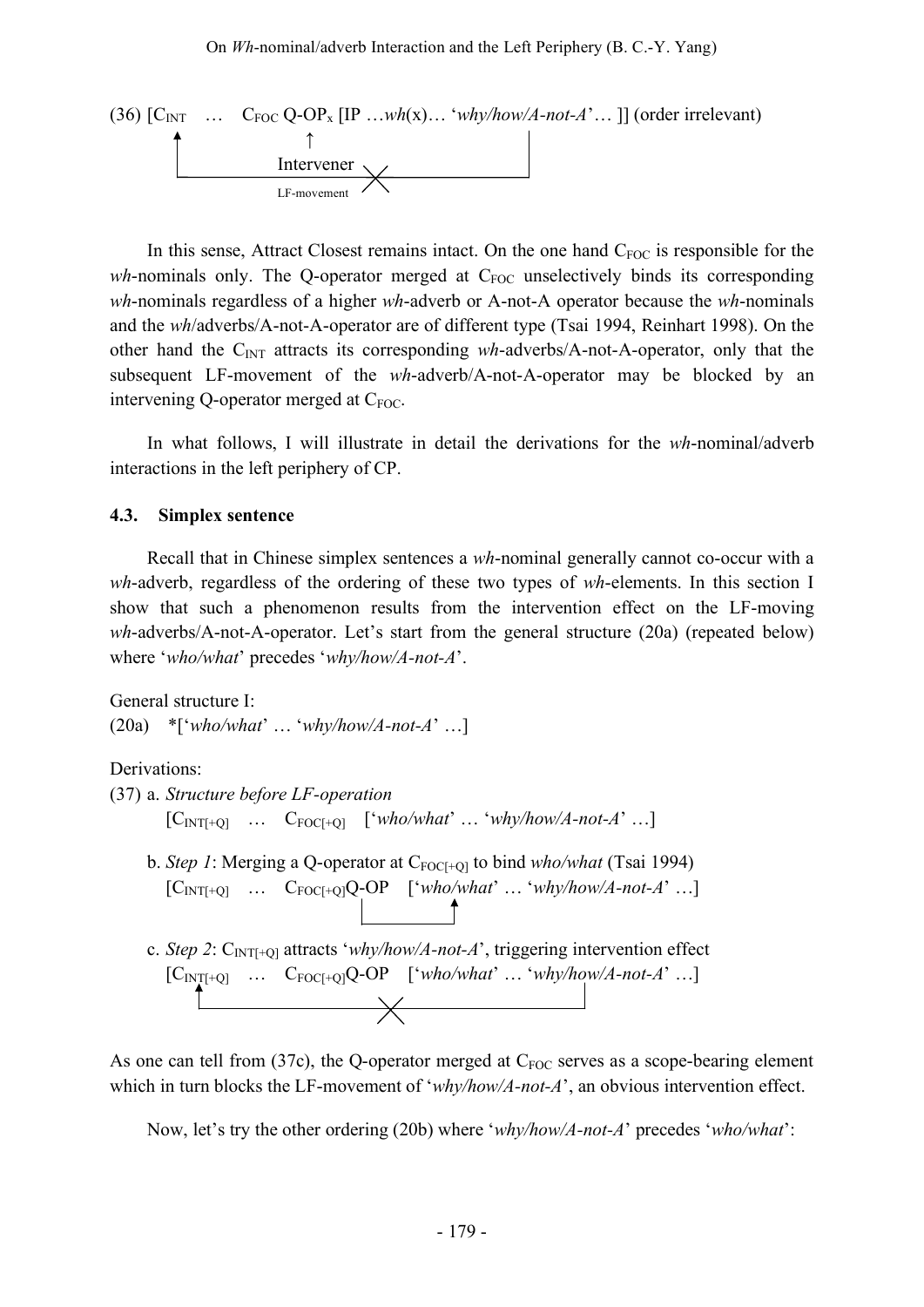General structure II: (20b) \*['*why/how/A-not-A*' … '*who/what*' …]

Derivations:

```
(38) a. Structure before LF-operation
   [C_{INT[+Q]} ... C_{FOC[+Q]} [...'why/how/A-not-A' ...'who/what' ...]
b. Step 1: Merging a Q-operator at C<sub>FOC[+O]</sub> to bind who/what
   \begin{bmatrix} C_{\text{INT}[\text{+Q}]} & \dots & C_{\text{FOC}[\text{+Q}]}Q\text{-}\text{OP} & [\dots \text{`}why/how/A\text{-not-A'}\dots \text{`}who/what'\dots] \end{bmatrix}c. Step 2: C<sub>INT[+Q]</sub> attracts why/how/A-not-A, triggering intervention effect
   [C_{INT[+Q]} ... C_{FOC[+Q]} Q-OP [...why/how/A-not-A ... who/what ...
          \overbrace{\phantom{aaaaa}}
```
Note that in (38b) the '*why/how/A-not-A*' does not block the unselective binding of the *wh*-nominal '*who/what*' from the Q-operator merged at C<sub>FOC</sub> since on the one hand unselective binding does not follow locality constraint, while on the other hand what the O-operator needs is the *wh*-nominal serving as a variable, instead of the quantifier-/operatorlike *wh*-adverbs/A-not-A-operator. Meanwhile, (38c) exhibits the same intervention effect as in (37c).

In this section, I have shown that the reason why in Chinese simplex sentences a *wh*-nominal generally cannot co-occur with a *wh*-adverb/A-not-A-operator is because of the intervention effect on the LF-moving *wh*-adverb/A-not-A-operator. In the next section, I will show that in Chinese complex sentences, where a *wh*-nominal interacts with a *wh*-adverb/ A-not-A-operator in the embedded clause, it is still the intervention effect that filters out the '*why/how/A-not-A*' reading.

### **4.4. Complex sentence**

Recall that when the ungrammatical sentence in the previous section is further embedded with a matrix interrogative predicate like 'wonder', the whole complex sentence turns out to be grammatical and only the *wh*-nominals can take the matrix scope reading. This section works on such derivations in detail. I will show that the matrix '*why/how/ A-not-A*' reading is ruled out due to the intervention effect.

Let's start from the general structure (23a) and in the following derivations (39) I show how the matrix '*why/how/A-not-A*' reading is ruled out:

General structure III: (23a) [… 'wonder' ['*who/what*' … '*why/how/A-not-A*' …]] (matrix *who/what* reading only)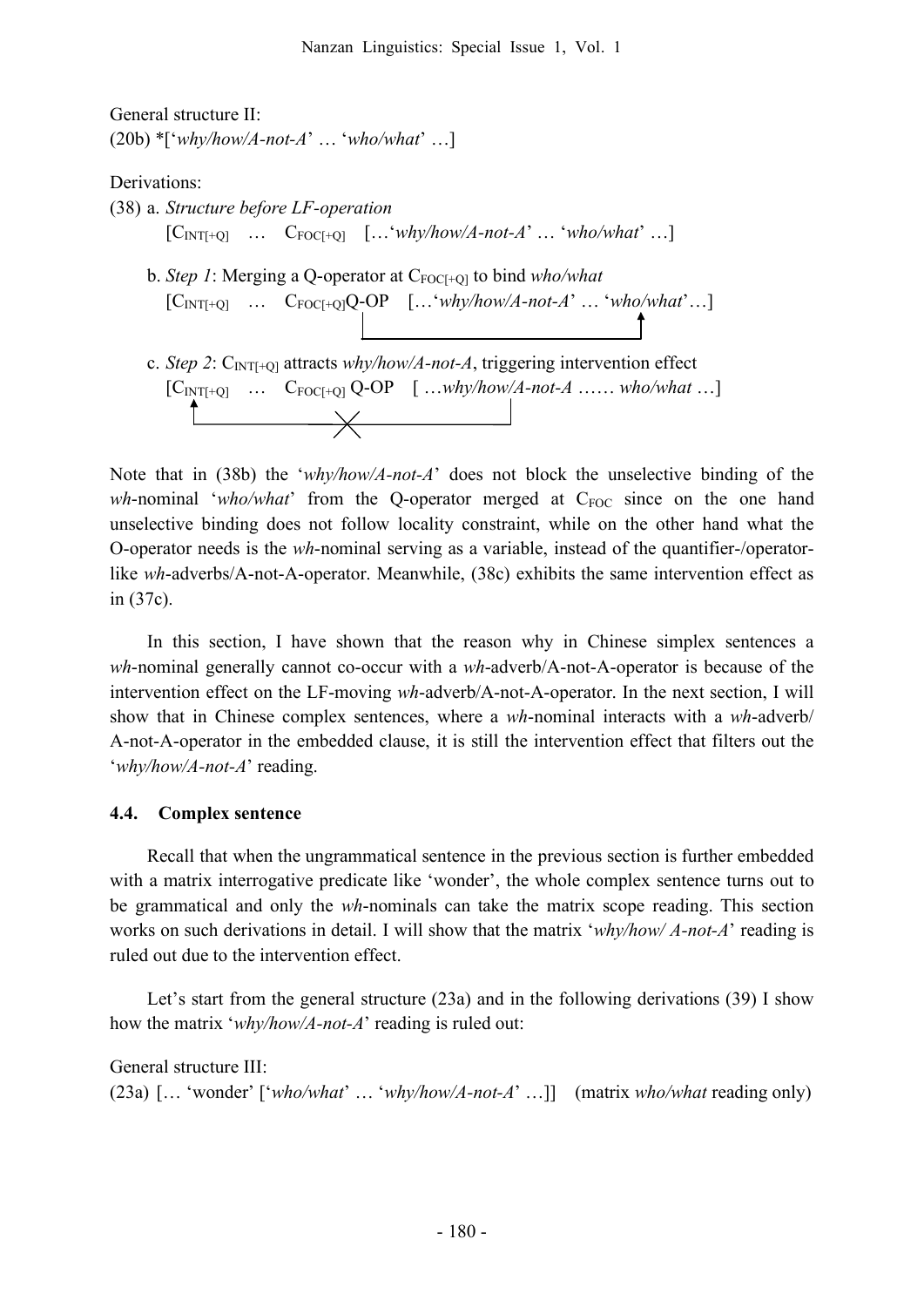Derivations: (\*matrix '*why/how/A-not-A*' reading) (39) a. *Structure before LF-operation*  $[C_{INT+Q}]$  ... 'wonder'  $[C_{FOC[+Q]}$  ['*who/what*' ... '*why/how/A-not-A*' ...]] b. *Step 1*: Merging a Q-operator at C<sub>FOC[+0]</sub> to bind *who/what*  $[C_{INT[+Q]} \dots 'wonder' [C_{FOC[+Q]}Q-OP [`who/what' \dots 'why/how/A-not-A' \dots]]$ c. *Step 2*:  $C_{INT[+Q]}$  attracts *why/how/A-not-A y* (intervention effect))  $[C_{INT[+Q]} \dots 'wonder' [C_{FOC[+Q]}Q-OP [`who/what' ... 'why/how/A-not-A' ...]]$ 

(39a) is the structure before LF-operation. Due to principles of economy, only the necessary head for interpretation is projected. Here we want '*why/how/A-not-A*' to take the matrix scope while '*who/what*', the embedded scope, so the  $C_{\text{INT}}$  is projected at the matrix CP while the  $C_{\text{FOC}}$  is projected at the embedded CP.<sup>6</sup> In (39b) a Q-operator is merged at  $C_{\text{FOC}}$  binding '*who/what*'. Nothing goes wrong with this step. In (39c), however, the subsequent LF-movement of '*why/how/A-not-A*' is blocked due to the intervening Q-operator. Therefore, the matrix '*why/how/A-not-A*' reading is never possible.

Now, I show how the matrix '*who/what*' reading is derived. To yield the desired reading, the  $C_{\text{FOC}}$  is projected at the matrix CP whereas the  $C_{\text{INT}}$  is projected at the embedded CP (40a). In (40b) the embedded C<sub>INT</sub> attracts the closest corresponding *wh*-element '*why/how/A-not-A*'. Nothing goes wrong with this step. In (40c), a Q-operator is merged at the  $C_{FOC}$  of the matrix CP. The Unselective Binding relation is built up between the Q-operator and it corresponding '*who/what*'. No intervention effect is observed and the matrix '*who/what*' reading is successfully derived.

Derivations: (matrix '*who/what*' reading) (40) a. *Structure before LF-operation*  $[C_{\text{FOC}[\pm Q]} \dots '$  wonder'  $[\text{CNT}[\pm Q] \quad [`who/what' \dots 'why/how/A-not-A' \dots]]$ b. *Step 1*:  $C_{\text{INT}+Q1}$  attracts *why/how/A-not-A*  $[C_{\text{FOC}[\pm Q]} \dots'$  wonder'  $[\text{cnrt}[\pm Q] \quad [\text{'who/what'} \dots' \text{why/how/A-not-A'} \dots]]$ 

 $6$  Even if both the C<sub>INT</sub> and C<sub>FOC</sub> are projected in the embedded CP to avoid the cyclicity violation, the derivations still work as (39) suggests, only that the intervention effect occurs at the embedded CP when '*why/how/A-not-A*' first lands at the embedded C<sub>INT</sub> crossing the intervening Q-operator at the embedded C<sub>FOC</sub>.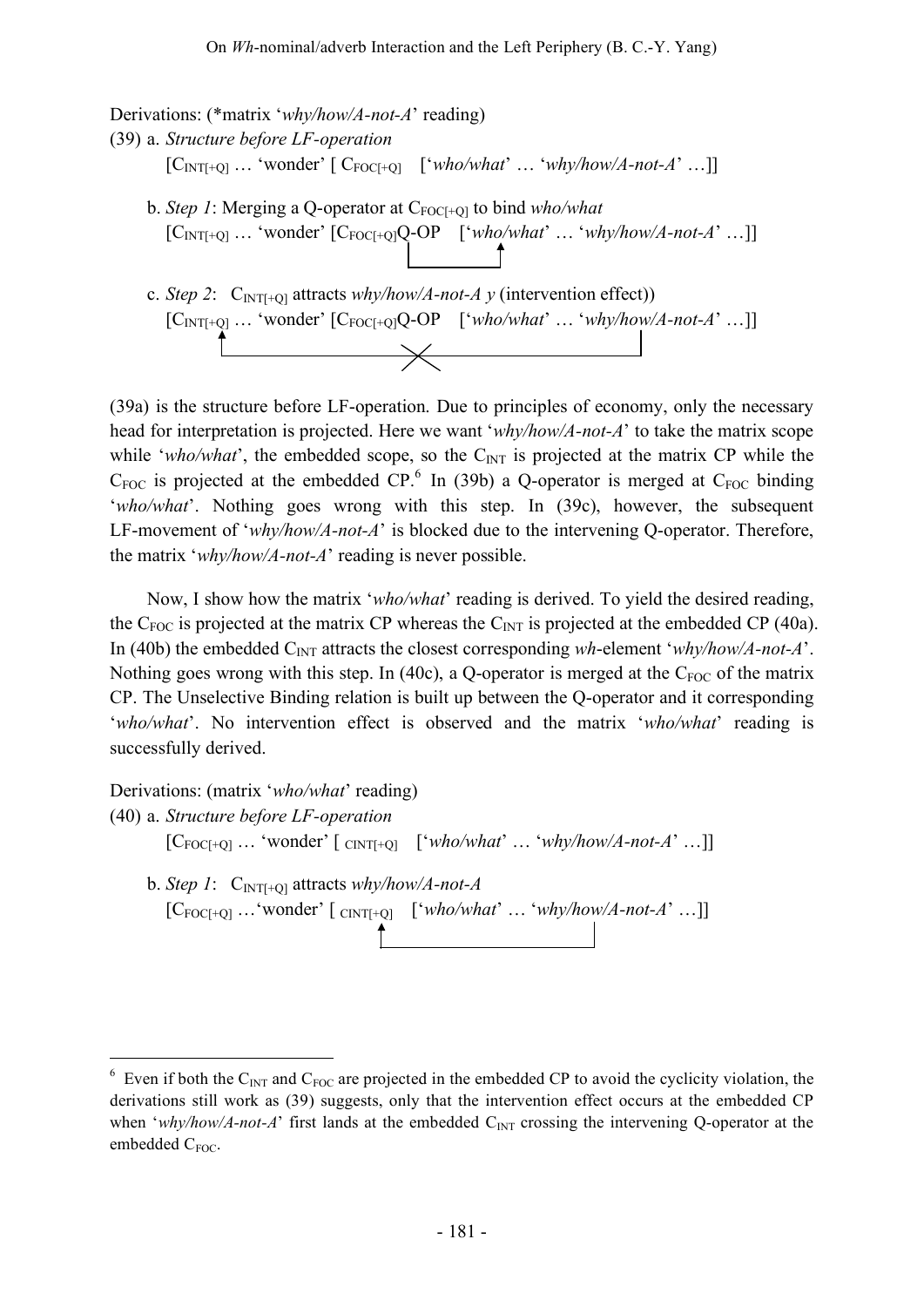c. *Step 2*: Merging a Q-OP at matrix C<sub>FOC[+Q]</sub> binding the in-situ *who/what* (no intervention effect)  $[Coroc[+Q]Q-OP...$  'wonder'  $[Coroc[+Q]Q-OP...$ '  $\downarrow$   $Coroc[+Q]Q-OP...$ '  $\downarrow$   $Coroc[+Q]Q-OP...$ '  $\downarrow$ 

Similar derivations can also be observed in the general structure (24a) (repeated below) where '*why/how/A-not-A*' precedes '*who/what*' in the embedded clause. Following my illustration above, one can easily tell only the matrix '*who/what*' reading is possible whereas the matrix '*why/how/A-not-A*' reading is ruled out by the intervention effect.



### **5. Theoretical implication and consequence**

At first sight, the Attract Closest adopted in this paper seems to be selective in the sense that different C-heads attract their corresponding *wh*-elements (C<sub>FOC</sub> attracts '*who/what*' and C<sub>INT</sub> attracts '*why/how/A-not-A*'. Yet, such a concern can be eased with the checking theory where different elements are checked by their corresponding checking heads. The attractor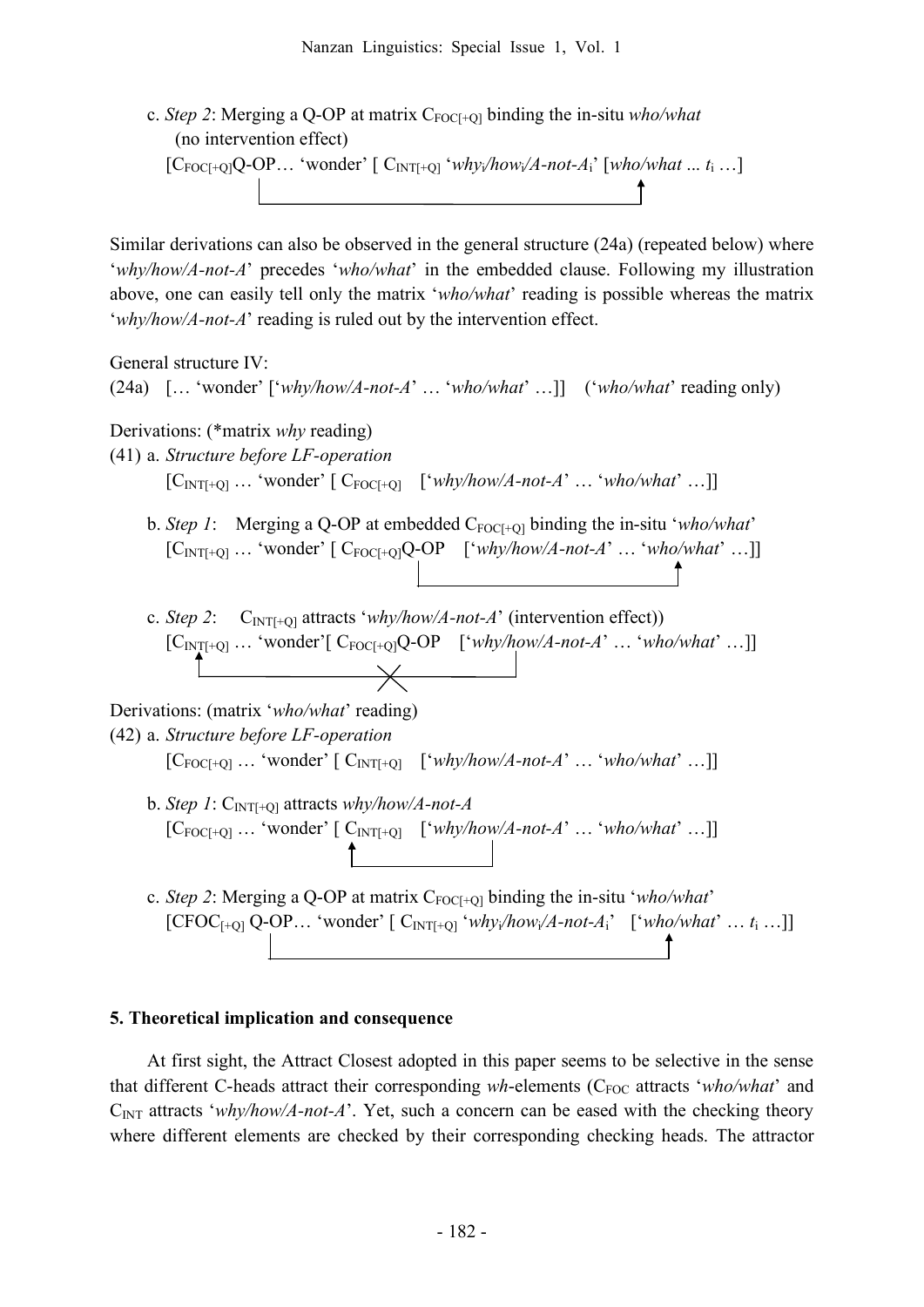only attracts the elements of the relevant features corresponding to the attractor. Therefore, the Attract Closest remains virtually intact.

Meanwhile, as Dylan Tsai (p.c.) points out, assuming two independent C-heads within the same CP would lead to the situation where the *wh*-elements attracted by the higher C c-command and thus scope over those attracted by the lower C. For the *wh*-nominals, in this study the *wh*-nominals are unselectively bound by a Q-operator merged at  $C_{FOC}$ , which is on a par with the Baker-style "absorption". Therefore, the *wh*-nominals take the same scope within one CP. As for the *wh*-adverbs/A-not-A-operator, there is no knowing if they, i.e., '*why/how/A-not-A*' at  $C_{\text{INT}}$ , do scope over '*who/what*' at  $C_{\text{FOC}}$  within one CP domain since in Mandarin Chinese these two types of *wh*-elements cannot co-occur in a simplex sentence. We may simply assume that the whole CP is one general scope domain for *wh*-elements even if the CP is split into two or more layers. I will leave the issue open.

The analysis addressed in this study may have the following typological prediction. In a CP-prominent language, such as Chinese, *wh*-nominals and *wh*-adverbs have their independent positions/projections at CP respectively. Attract Closest thus attracts the *wh*-elements of the same kind/feature as the attractor, i.e., C<sub>FOC</sub> attracts *wh*-nominals while C<sub>INT</sub> attracts *wh*-adverbs. On the other hand, in a non-CP-prominent language, such as English, there is only one C-head. Attract Closest simply attracts the closet *wh*-element regardless of its type.

With such a typological prediction, let's go back to the English cases (3) and (9), repeated below, and try to account for the distribution with an intervention account.

| $(3)$ a. *Who arrived why?                                                                 | (Huang 1982, Reinhart 1998, Saito 2003) |
|--------------------------------------------------------------------------------------------|-----------------------------------------|
| b. *Who fixed the car how?                                                                 | (Bošković 2000)                         |
| (9) a. *Who <sub>i</sub> did [ <sub>IP</sub> you [ <sub>VP</sub> see t <sub>i</sub> ]why]? | (Lasnik & Saito 1984:242)               |
| b. Why <sub>i</sub> did you buy what $t_i$ ?                                               | (Huang 1982, Saito 2003)                |

Suppose English is a non-CP-prominent language where, unlike Chinese, only one C-head is projected for the *wh*-movement. In (3) the *wh*-subject *who* is attracted first due to Attract Closest. Yet, subsequent LF-movement of *why/how* would cross the intervening *who*, triggering intervention effect.<sup>7</sup> (9a) is out simply because what is attracted first is not the higher VP-adjunt *why*, a violation of Attract Closest. On the other hand, (9b) is acceptable because the *wh*-object undergoes covert phrasal movement which according to Pesetsky's (2000) characterization does not induce intervention effect.

 <sup>7</sup> <sup>I</sup> assume multiple specifier approach for the single C-head in English so that the first *wh*-word is attracted to the lower SpceCP while the second *wh*-word, the higher SpecCP.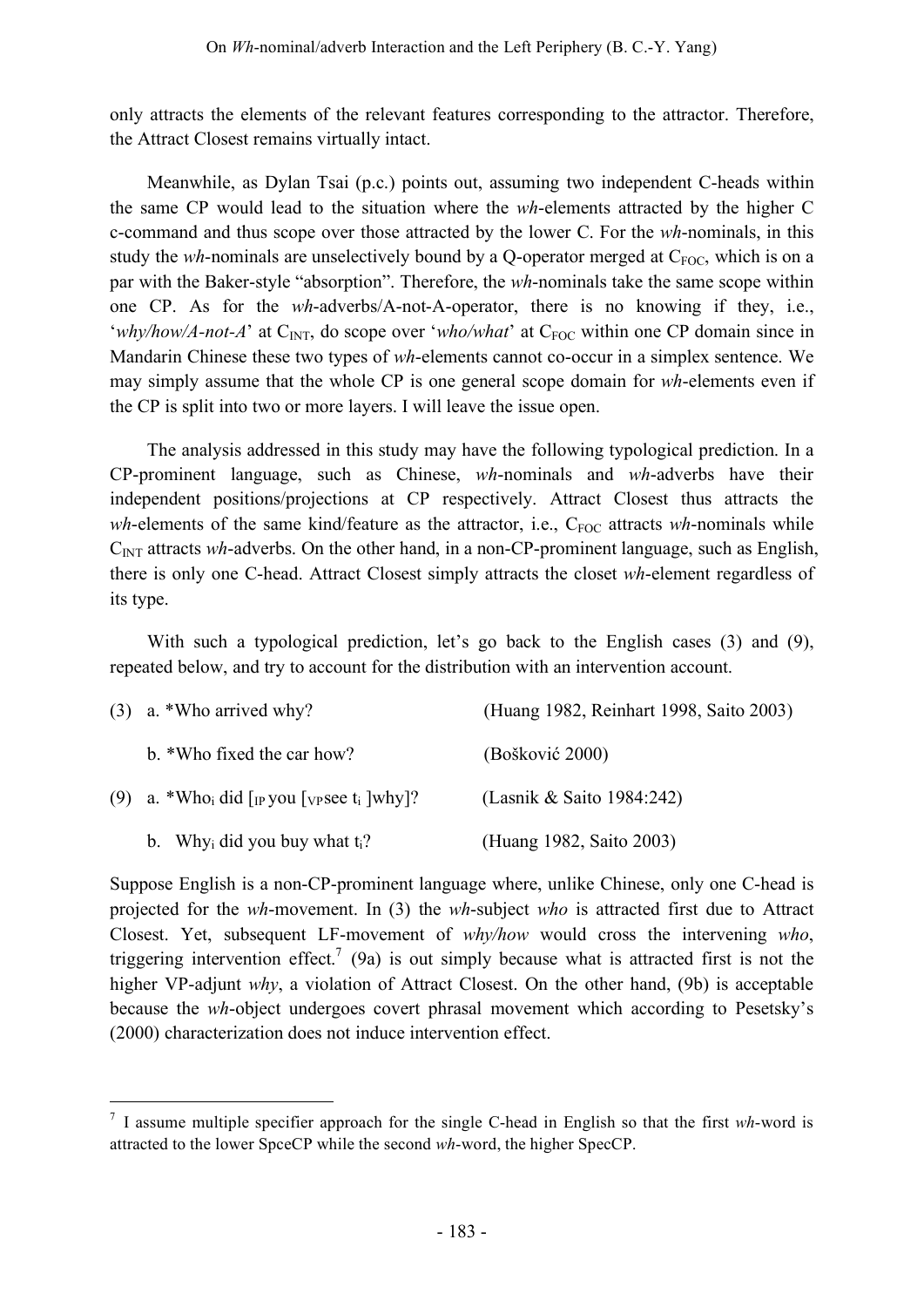(43) Intervention effect (universal characterization)

A semantic restriction on a quantifier (including *wh*) may not be separated from that quantifier by a scope-bearing element. (Pesetsky 2000:67)

The same reasoning extends to the sentence '*Who bough what?*' in English where the *wh*-object *what* undergoes covert phrasal movement. Hence, no intervention effect is observed.

How about (44)? We may have two possible solutions. The first one is that they both violate Attract Closest since *why/how* is lower than the *wh*-subject *who*. The second one is that the *wh*-subject in these sentences undergo feature movement (Pesetsky 2000) so that following Pesetsky's characterization above, these sentences are ruled out due to intervention effect. 8

(44) a. \*Why did who buy the books? (Huang 1982:559(92b))

b. \*How did who fix the car? (Cheng & Demirdash 1990:(18b), Pesetsky 2000: fn. 95)

#### **References:**

Aoun, J., N. Hornstein and D. Sportiche. 1981. Some Aspects of Wide Scope Quantification. *Journal of Linguistic Research* 1, 69 - 95.

In the above sentence "why" is obviously the closest *wh*-element to the matrix C-head, whereas the sentence is still ruled out. Therefore, the first possible solution doesn't seem to work.

The following argument suggests that the second solution inspired by Pesetsky's (2000) notion of intervention effect may be the right one. Pesetsky's reasoning is this. He suggests that the following wrong sentences are due to the intervention effect where the wh-phrase '*which person*' undergoes feature movement so that the semantic restriction of it and its Q/wh feature is intervened by a negation marker:

| (ii) | *Which book didn't which person read?       | (Pesetsky 2000:60) |
|------|---------------------------------------------|--------------------|
|      | (cf. Which book did which person not read?) |                    |

(iii) \*Which book didn't John think which person read? (cf. Which book did John think which person didn't read?)

Following Pesetsky, we may judge the in-situ wh-subject '*which person*' here above as undergoing feature movement, sensitive to intervention effect. With this reasoning, we may account for the ungrammaticality in (44) and (1) above at the same time. That is, both the wh-subject '*who*' in (44) and (1b) undergo feature movement, which then is sensitive to intervention effect.

<sup>&</sup>lt;sup>8</sup> As pointed out by Yuji Takano (p.c.), the first solution, Attract Closest approach, is not the determining factor since the following sentence is still out:

<sup>(</sup>i) \*Why did John think who bought the book?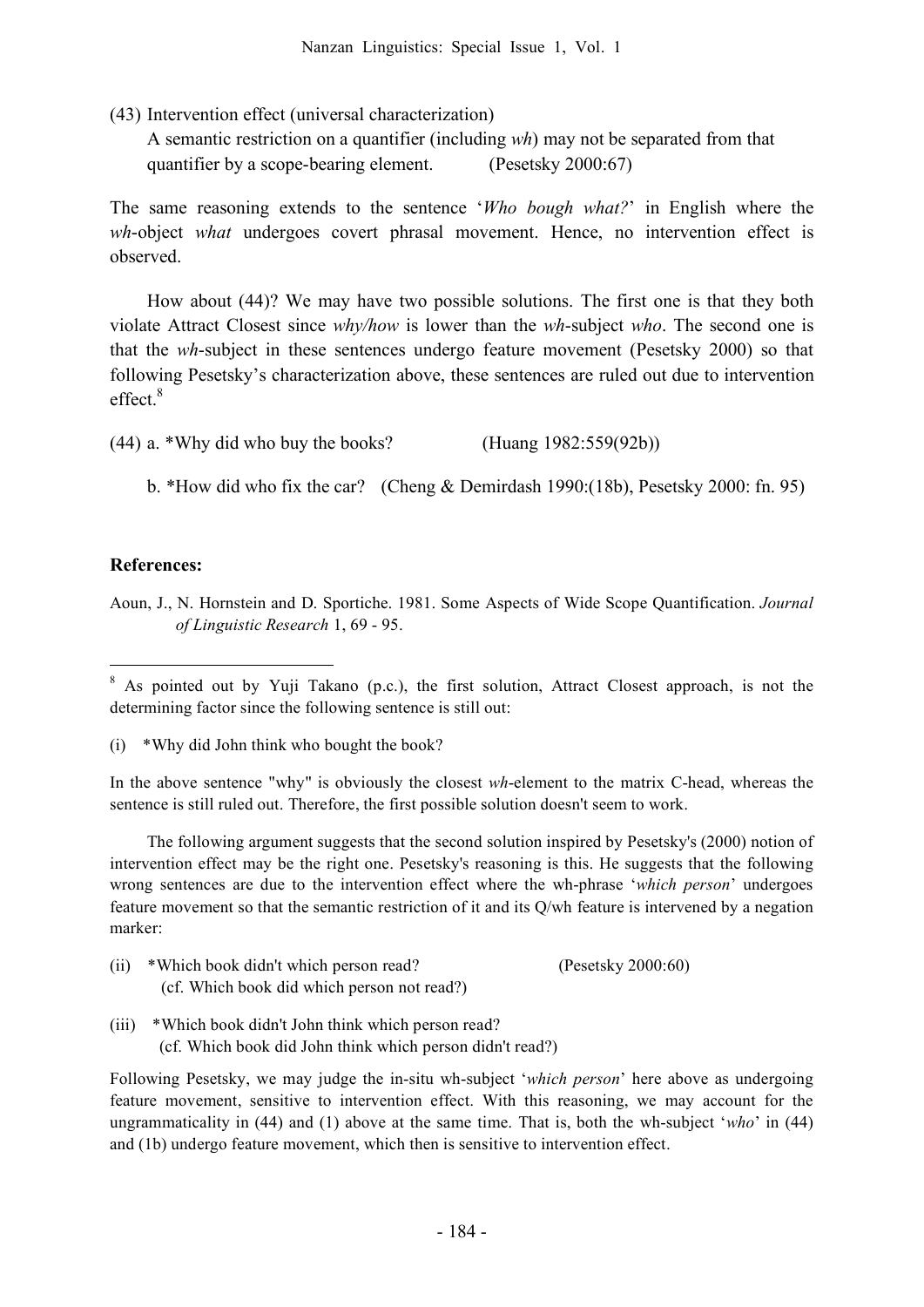- Beck, Sigrid. 1996. Quantified structures as barriers for LF movement. *Natural Language Semantics* 4:1, 1-56.
- Beck, Sigrid. 2005. Intervention Effects Follow from Focus Interpretation, ms.
- Beck, S. and S.-S. Kim. 1997. On wh- and operator scope in Korean. *Journal of East Asian*
- Bošković, Željko (1997). On certain violations of the Superiority Condition, AgrO, and. economy of derivation. J*ournal of Linguistics* 33(1), 227-254.
- Bošković, Željko. 2000. Sometimes in SpecCP, Sometimes In-situ, in R. Martin, D, Michael and J. Uriagereka (eds.), *Step by Step*, MIT Press, Cambridge, MA, pp. 53-88.
- Cheng, L. and Hamida Demirdash. 1990. Superiority Violations, ms.
- Cheng, L. and J. Rooryck. 2002. Types of *wh*-in-situ, ms. Leiden University.
- Epstein, Samuel David. 1998. Overt scope marking and covert verb-second. *Linguistic Inquiry* 29: 181-227.
- Haider, Hubert. 1986. Affect α: A reply to Lasnik and Saito, On the nature of proper government. *Linguistic Inquiry* 17: 113-126.
- Huang, C.-T. James. 1982. *Logical Relation in Chinese and the Theory of Grammar*. Ph.D. dissertation, MIT.
- Kim, S.-S. 2002. Intervention effects are focus effects. *Japanese/Korean Linguistics* 10, CSLI Publication, 615-628.
- Kim, S.-S. 2005. Focus intervention effects in questions. Paper presented at TEAL Workshop 3, Harvard University.
- Kitahara, Hisatsugu. 1997. *Elementary Operations and Optimal Derivations*, MIT Press, Cambridge, Mass.
- Ko, Heejeong. 2003. Syntax of *Why*-in-situ: Merge into [Spec, CP] in the overt syntax, ms.
- Ko, Heejeong. 2006. On the structural height of reason *wh*-adverbials: acquisition and consequences, ms.
- Lasnik, Howard and Mamoru Saito. 1984. On the Nature of Proper Government. Linguistic Inquiry 15.2:235-289
- Ochi, Masao. 2003. How come and Other Adjunct Wh-phrases: A Cross-Linguistic Perspective. *Language and Linguistics*, Vol. 5, Iss. 1, pp. 29-57.
- Pesetsky, David. 2000. *Phrasal Movement and Its Kin*, MIT Press.
- Reinhart, Tanya. 1998. Wh-in-situ in the framework of the minimalist program. *Natural Language Semantics* 6, 1:29-56.
- Richards, Norvin. 2001. *Movement in language: Interactions and architectures*. OUP: Oxford.
- Rizzi, Luigi. 1999. On the position of "Int(errogative)" in the left periphery of the clause. Ms. Università di Siena.
- Rudin C. 1988. On Multiple Questions and Multiple WH-Fronting*. Natural Language and Lingustic Theory.* 6. 445-502.
- Saito, Mamoru. 2003. Some Remarks on Superiority and Crossing. 4<sup>th</sup> GLOW in Asia, Seoul, Korea.

Soh, Hui-Ling. 2005. WH-in-situ in Mandarin Chinese. *Linguistic Inquiry* 36: 143-155.

- Stepanov, Arthur and Wei-Tien Dylan Tsai. 2006. The Hows and Whys of How and Why: Unselective Binding and Merger of Wh-Adjuncts, ms.
- Tsai,W.-T. Dylan. 1994. *On economizing the theory of A-bar dependencies*. Doctoral dissertation, MIT, Cambridge, Mass.
- Tsai, Wei-Tien Dylan. 1999. The hows of why and the whys of how. In Francesca Del Gobbo and Hidehito Hoshi (eds.), *UCI Working Papers in Linguistics* 5, 155-184.
- Tsai,W.-T. Dylan. 2004. Left periphery and *how-why* alternations, ms.
- Wu, Jianxin. 1999. Syntax and semantics of quantification in Chinese. Doctoral dissertation, University of Maryland at College Park.